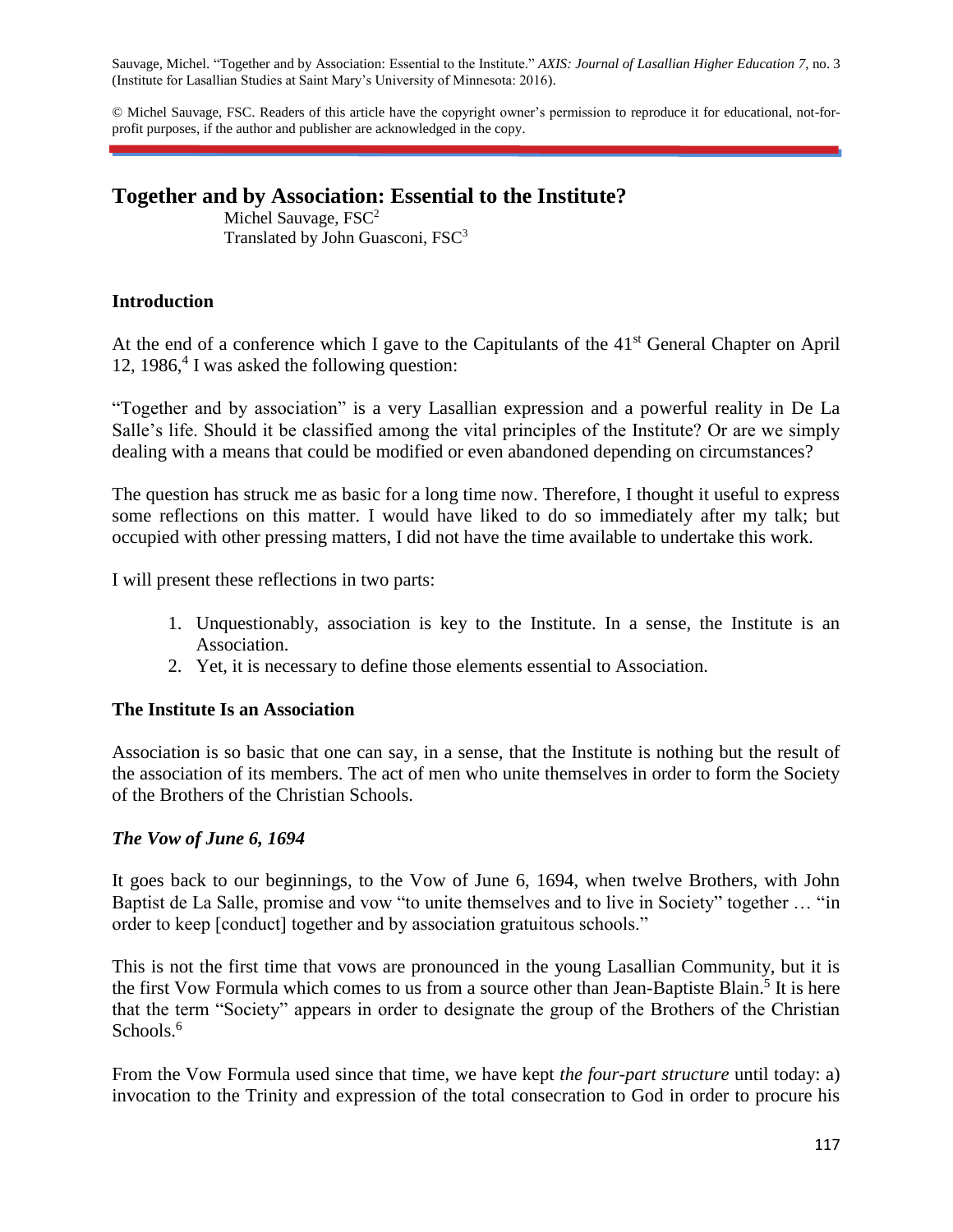glory; b) expression of the finality [purpose] and the content of association [begins with the phrase "and for this purpose…"]; c) statement of vows taken [beginning with the phrase "wherefore…"]; and d) confirmation and signature ["In testimony thereof…"].

The Institute is that association itself which is constituted thanks to the freely chosen adherence of persons who, in faith, respond by the consecration of their lives to a call from the living God:

- bringing together these persons by the dynamism of a finality [purpose] and a project which are inseparably "mystical" and "historical."
- involving them in the substance of commitments which bear on the concrete details and style of their mission and of their entire existence.

# *The Act of Election of June 7, 1694*

Let us note that the day after the Vow of June 6, 1694, the wording of the act of election of the Superior of the Society highlights, with insistence and strong emphasis, the central importance of association for the collective identity of this group:

- "after having *associated* ourselves with M. John Baptist de La Salle, priest, to conduct together and by association gratuitous schools by the vows which we made yesterday,"
- "let us recognize that *as a consequence of our vows and of the association* which we have contracted by them, we have chosen as Superior Monsieur John Baptist de La Salle ... "
- "our intention being that after him, in the future and forever, there would be no one, neither received among us, nor chosen as Superior, who would be a priest or who would have received Holy Orders, and that we shall not have *nor shall we admit any Superior* who is not associated or who has not taken vows as we have, and like all those who will be associated to us hereafter."

Already M. de La Salle is "Superior" not only because he was the "Founder" but, formally at least, by virtue of the free choice of the "associated members."

The commitment of association was an expression of the realization of the Brothers' group identity. The act of election reaffirms this consciousness of identity and makes explicit one of its fundamental aspects (the lay character of the Institute) and draws out vigorous consequences in regard to the autonomous will of the very young Society.

# *The Vow of November 21, 1691 and the Letter of April 1, 1714*

To show the "essential" character of association, from the beginnings of the Institute, it seems to me still useful to recall two facts which are in some way "symmetrical" in the history of the foundation.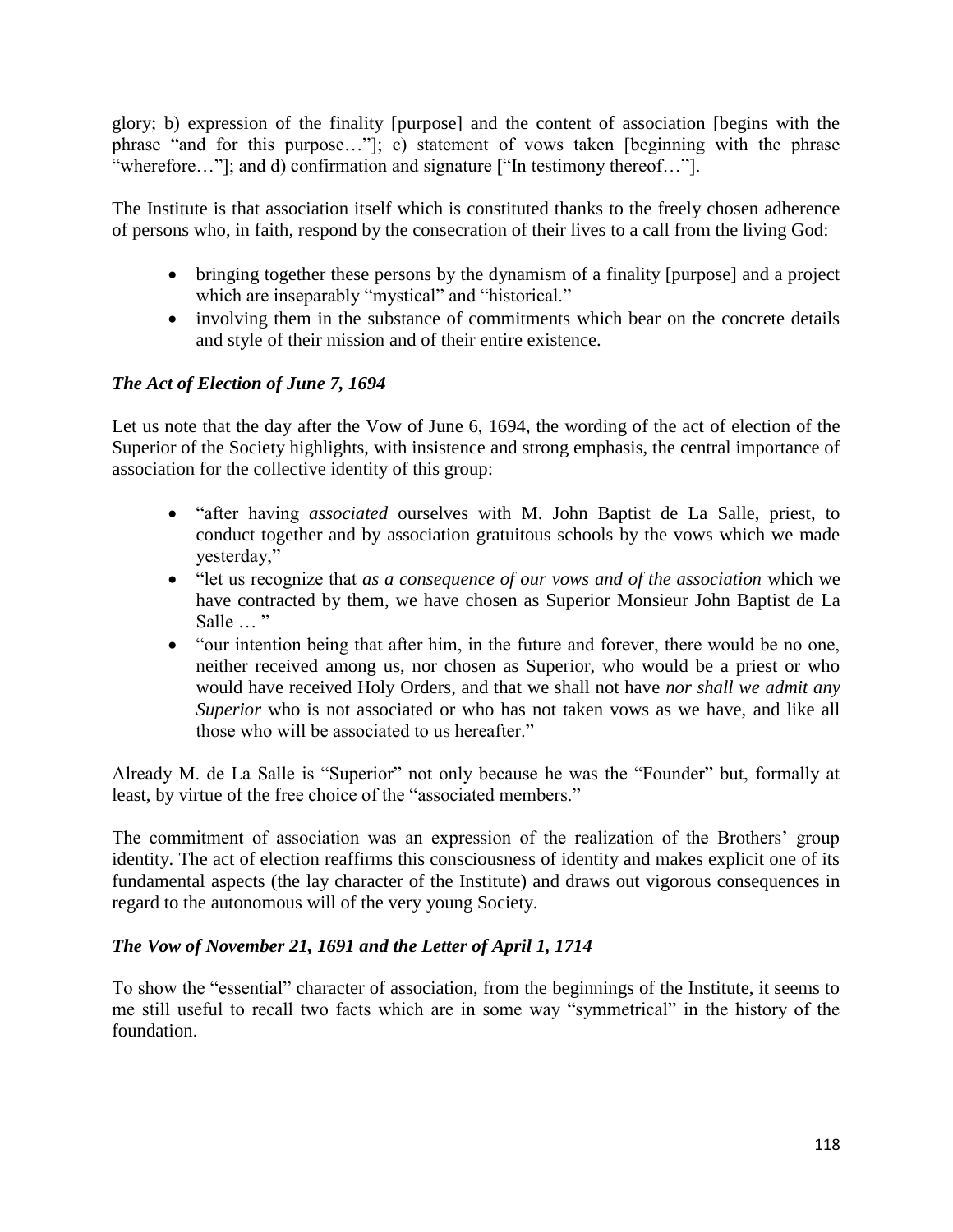### *The "Heroic" Vow of November 21, 1691*

At a moment of crisis, when the group of John Baptist de La Salle's companions was becoming extremely weak and when its very ability to survive was in question, the Founder sought to ward off this menace of death by an act of hope that would create hope anew. This act of hope expressed itself, already, by a vow of association, which has as its aim "the establishment of the Society." One already finds here *a structure in four parts*: a) *Most Holy Trinity* … we consecrate ourselves entirely to you to procure … the establishment of the Society of the Christian Schools; b) and, for this reason, we … vow association and unity in order to procure and maintain said foundation; c) *with this intent*, we promise …; d) *in testimony thereof* … we have signed ….

### *The Letter of the Brothers to M. de La Salle, Dated April 1, 1714*

Another crisis, when the Institute seems again to be threatened by death, the Founder had distanced himself from Paris and seemed to have abandoned his duty as Superior. The life-giving strength of association pushes a certain number of Brothers to hold an "Assembly." They decide to call their Founder back. By a Letter which constitutes an "official act," they plead with M. de La Salle, even order him to take up again "the overall government of (their) Society." This unusual step is based on their "association" (even if the vow involved is that of obedience to the body of the Institute).<sup>7</sup>

In 1691, De La Salle reacts to a "deadly" crisis by effectively initiating the association which he planned; it will "take shape" in the Vow of 1694. By means of the Heroic Vow, De La Salle "gives birth to" association.

In 1714, association responds to the "deadly" crisis by re-expressing itself; it "takes shape again" in the Assembly of Brothers and in the Letter to the Founder. Association "re-creates" De La Salle's vocation.

#### **Association Is Essential to the Institute**

But, what is of intrinsic importance to association? I do not claim to bring a definitive answer to this question, but I will attempt to clarify it or rather to draw attention to its complexity.

Certain arguments – implicit or somewhat explicit – by means of a simple deduction seem to go from the formula "together and by association" or "to conduct together and by association" to a "norm" which would govern the way we live our mission and carry out our apostolic work.

This "norm" was stated as follows. The Brothers should normally be involved in the same work together, preferably a school. Different solutions could be tolerated or even accepted, but as exceptions to the rule. Since association is essential to the Institute, it is normally essential that association be expressed by the correlation "community-educational work." *Together and by association, therefore, a community of Brothers is "usually" attached to a common work [school].*

But can one reason in such a way? Isn't it giving in to a kind of Lasallian "fundamentalism"?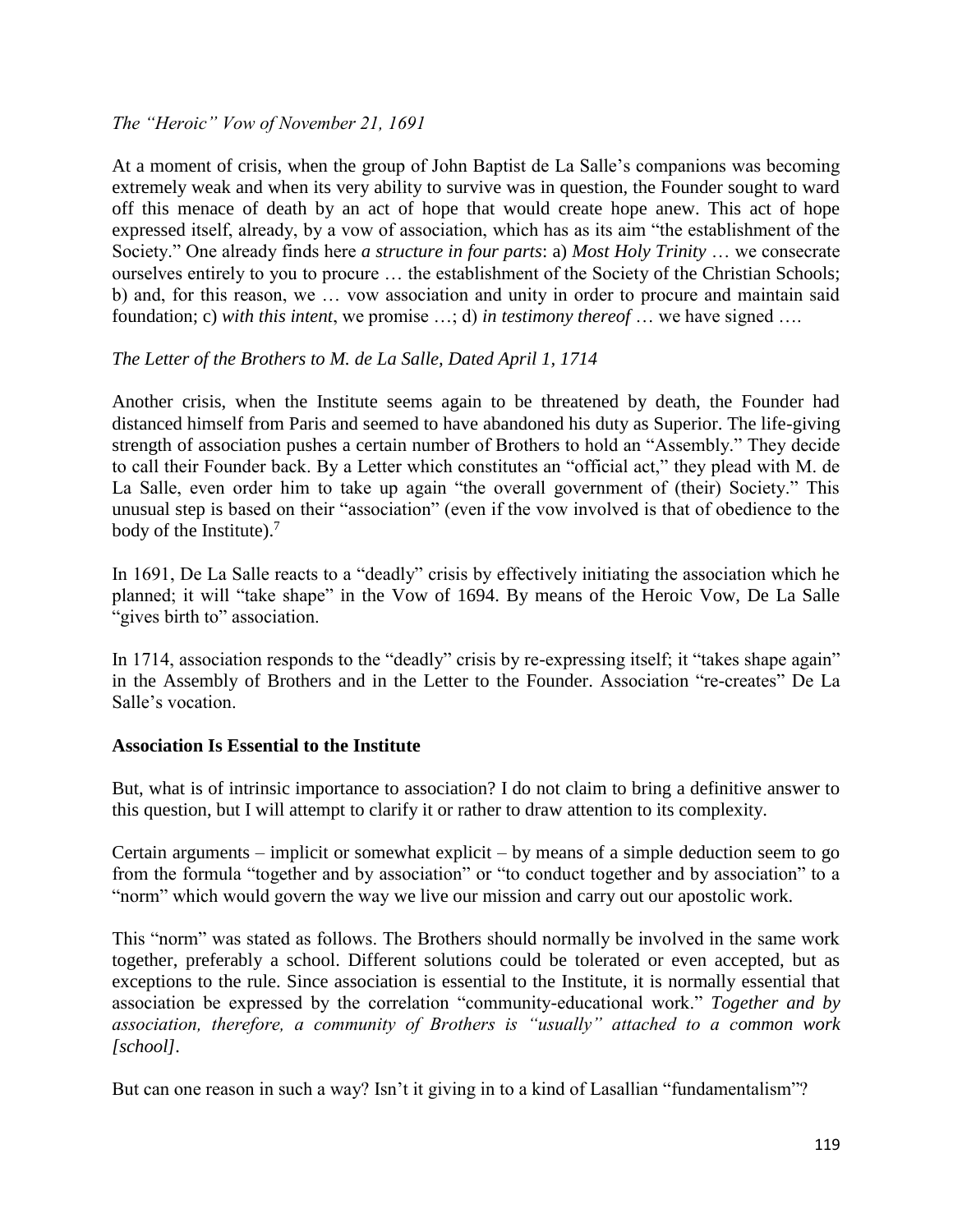In order truly to be aware of what is "essential to the association" of the Institute – and concretely in order to discern the choices to be made in the concrete situations at hand – should we not take four other terms into consideration? [Cf. Diagram 1]

In our time, discernment of what is essential to association and the ways it is being realized should take into account:

- naturally, the Vow Formula considered in and of itself (VF); it has become a norm;
- reference should be made to the founding experience which the Vow Formula expressed and strengthened (FE);
- it should also take into account the *present conditions*, the factual data of the Brother's life and communities (PC); and
- it should also keep in mind the "calls" [re-founding situations] which today, just like at the time of our foundation, invite our association to promote a necessary refoundation  $(RS)$ .<sup>8</sup>

# *The Text of the Vow Formula*

There will be three comments in this regard concerning association.

### *What factors do we have to clarify about the meaning of "together and by association"?*

From the Vow Formula itself, I recall: a) I promise and vow to unite myself and to live in Society with the Brothers; b) to conduct together and by association gratuitous schools; c) wherever they may be; d) even *if* I should be obliged to do it; e) by begging and living on bread alone; f) and *in* order to do it in the said Society at which I might be employed; g) either by the Body of the Society; h) or by the Superiors who are responsible for its direction; *i*) it is for this reason that I promise and vow obedience; j) to the Body of the Society; k) as well as to the Superiors; 1) which vow of association; m) as well as of stability in the said Society and of obedience; and n) I promise to keep faithfully all my life.

Such is the formula repeated thirteen times on June 6, 1694. The formulas of vows pronounced between 1695 and 1705 and collected in the Vow Record<sup>9</sup> and several other forms prior to 1725, which are to be found in the Archives of the Institute, $10$  present slight variants. The most significant for our discussion is that which one finds in fragments for about twenty of the formulas concerning a) and b).

- a) promise and vow to unite myself and live in Society with the Brothers *who have associated themselves* together; and
- b) to conduct by association gratuitous schools.

Fragments d) and e) are found in all the formulas until June 7, 1705. They disappear from the formulas of first vows and renewal of vows of 1716 and 1717. Already it is no longer a question of "to beg or to live on bread alone" in the formula.<sup>11</sup>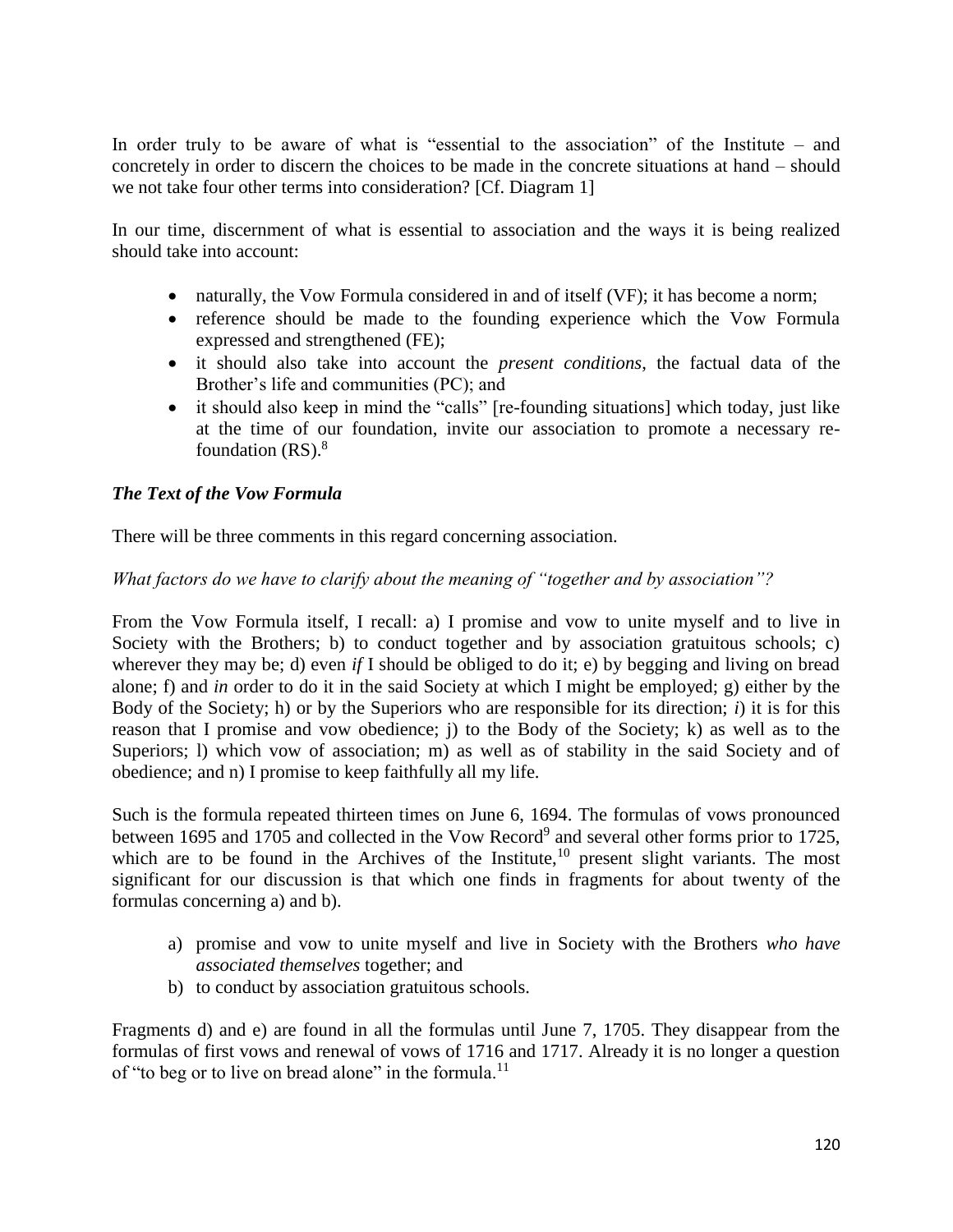§From the "Explications des Voeux," Brother Maurice-Auguste points out "two texts, one published and the other handwritten, treating *ex-professo* the obligations attached to the vows pronounced by the Brothers of the Christian Schools before August 15, 1725." The printed text is that of the *Collection*. The textual commentary could be a little after the vow ceremony of June 6, 1694. The handwritten text is on the back of the formula of Brother Irénée's perpetual vows (September 29, 1719).

Brother Maurice-Auguste compares closely these two explications and also compares them to the explication which will be seen in the *Rule* after 1726 (i.e., after the *Bull of Approbation*). From his study, I would hold to the following conclusions with regard to association.<sup>12</sup>

- The exposition of the *Collection* in regard to association is very brief.
- "The vows obligate four things: a) to conduct schools by association, with those who have associated themselves in the Society and who will associate themselves in the future, wherever one may be sent, or to do whatever else one may be employed at by his Superiors"; b) stability; c) asking for alms; and d) obedience.
- The exposition of Brother Irénée speaks first of a vow "to conduct by association gratuitous schools" and then of two distinct commitments, one of association and the other of teaching children gratuitously.<sup>13</sup>
- The explication in the *Rule* of 1726 highlights only the vow "of teaching children gratuitously and conducting schools by association."

Brother Maurice-Auguste draws attention to the "very close connection (which tied them together) between the two rather distinct terms of our act of profession … the vow of association, to be sure, but in order to conduct gratuitous schools."<sup>14</sup>

§What about the totality of Lasallian texts? According to the *Lasallian Vocabulary*, the term association and *associates* (in the sense of which I'm speaking here) are found only in the context of the Vow Formula or in the expository remarks of the *Collection*. In none of his spiritual writings does John Baptist de La Salle use this vocabulary. One can practically say the same thing of the adverb *ensemble* [together]. Its usage is definitely more frequent than that of the two preceding terms; but wherever it is used in the spiritual writings,  $15$  it never captures the real sense of the expression "together and by association."<sup>16</sup>

*According to the Vow Formula, the vow of association is first of all a vow of the "Society," rather than a vow of the "Community."*

I use the two terms with a precise meaning. The "Society" is the Institute as a whole; the "Community" is a small unit of 2, 3, 4, or more Brothers attached to the same house.

§The vow of association is first and foremost and Institute vow. It is shown in the Vow Formula as follows.

• The simple fact that the "vow-takers" who "associate themselves" on June 6, 1694 belong to different communities. Subsequently, new vow-takers unite themselves to the "Society."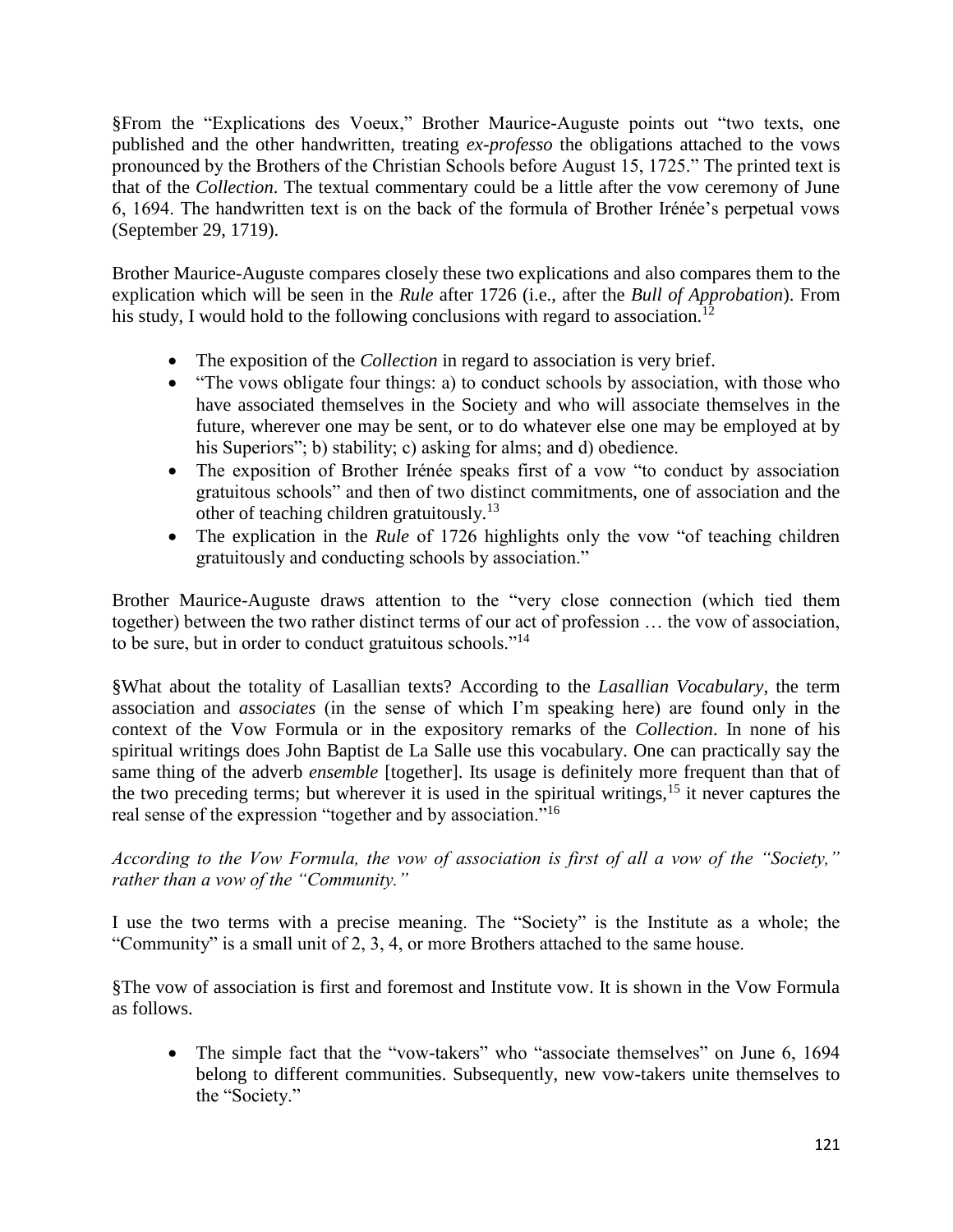- The use of the plural "to conduct together and by association gratuitous schools." $17$
- The unattached stance in terms of place "wherever"; and even in regard to tasks, which could be non-scholastic "in order to do in said Society whatever I shall be employed at."
- The definitive stance regarding the extent of the vow of obedience: it obliges with regard to the *Body of the Society* and the "Superiors." In the strict sense, the last word is used in the Institute only to designate the Superior General. Nevertheless, it must be noted that the explanations of the vows all specify that the vow of obedience obliges in regard to "particular Directors" "chosen by the Brother Superior."

§The vow of association is definitely not without bearing in regard to the "Community." Since for the particular Brother, it is locally that the matter of the vow of association is concretized [conduct schools gratuitously]; and even association gathers together Brothers in order to "conduct together" gratuitous schools.

§Nevertheless, the fact remains in and of itself, the vow of association does not deal directly with the fact of Brothers working together in the same school. It engages each one with the members of the Institute as a whole. It is lived as well by Brothers not engaged in schools: naturally, the "serving" Brothers, but also a "Brother destined to visit the houses of our said Society," a "Director of Novices."<sup>18</sup>

In the same way, refer to the remarks of Brother Maurice-Auguste in regard to the vow of "stability" which he likens to Benedictine stability, but understood in the "Maurist"<sup>19</sup> sense: the obligation of stability points up the fact that the monk belongs not to the monastery but to the Order.<sup>20</sup>

*According to the Vow Formula, the vow of association is above all the vow of a project or plan, of a finality/goal [purpose], of a "reason for being."*

§Naturally, it bears on a "way of being [behavior]," an "association," a Society. No doubt about it. We're dealing with a Society formed to conduct schools together. As we have seen, it is applicable to *each* school "of the Brothers" and to the Institute as a whole precisely because of the mobility of its members, accepting to go "wherever" they may be sent.

§But the comment of Brother Maurice-Auguste in regard to the "very close link" between the "vow of association" and the "commitment to teach gratuitously" must be treated fully. "Vow of association, definitely, but in order to conduct gratuitous schools."

Association was not "vowed" simply in order "to conduct schools" together. The Society was not born nor does it define itself by "teaching" guaranteed in the same school by a team of "Brothers." What motivated the action of John Baptist de La Salle and his companions, what determined them to establish, maintain, and defend their "association" was above all the act of truly promoting gratuitous education.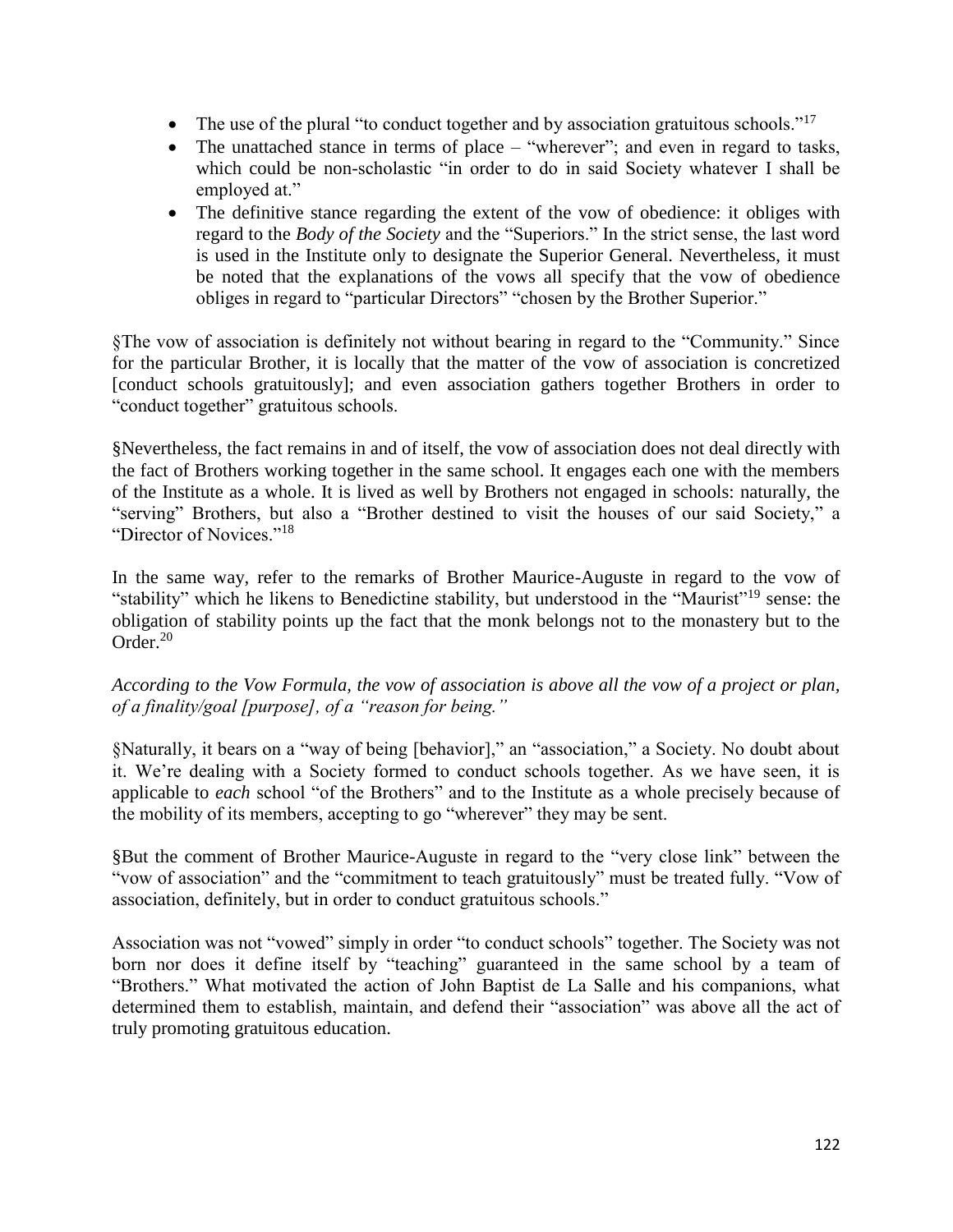§It is for that reason that they make the *vow of association*. From the time of the *Bull of Approbation*, the formula no longer used the term "vow" in regard to association:

I promise to unite myself to live in Society with the Brothers of the Christian Schools who are associated to conduct together and by association, gratuitous schools ... for this reason, I promise and vow: poverty, chastity, obedience, stability, and teaching gratuitously … which vows of poverty….

No longer is the "vow of association" spoken of. The re-emphasis of association as a matter of vow is a relatively recent development.<sup>21</sup> Refer to the proposed vow formula in the *Proposed Rule* presently being studied: "for this reason I promise and vow chastity, poverty, obedience, *association for the educational service of the poor, and stability in the Institute.*"<sup>22</sup>

Already in the "Explication of the Vows" given before 1725, the place given to gratuity is greater than that given to association. Besides, in his commentary, Brother Maurice-Auguste has headings only for the vows of obedience, stability, and teaching gratuitously.<sup>23</sup> Refer also to the connection he makes between the vows of the Brothers before the *Bull* and monastic profession: stability, obedience, type of life; this last being "of living in Society in order to conduct gratuitous schools."<sup>24</sup>

One will find in the thesis of Brother Maurice-Auguste a more complete treatment of this question with an analysis of the difference of emphasis between 1694 and 1717. Even when at the beginning the emphasis is placed on association, there is no question of ambiguity: "the schools that we have committed ourselves to conduct, determined to beg and live on bread alone in order not to abandon them, can only be these gratuitous schools, the very reason for the new association."<sup>25</sup>

And this leads us to speak of the link between the Vow Formula and the Founding Experience.

# *The Founding Experience of Association*

The Vow Formula in 1694 sets forth an experience already lived for more than ten years in Paris, Rheims, and its environs. This experience is that of "founding" the Institute. De La Salle sensed very soon the necessity of bringing together teachers into a pedagogical and evangelical community. He progressively accepted that for him God's work would be to surrender himself entirely to this foundation. In 1682, De La Salle decided for it in a radical way. He returned wholeheartedly to this decision again by the vow of November 21, 1691.

It is very true that the association of the Brothers as a "project" and as a progressive realization became "the powerful reality in the Founder's life." The Vow of 1694 re-launches the project and re-enforces its realization. At the time of the crises of 1710, one can measure the strength and the depth of this "word-action" which the Vow Formula represents.

But, what is this association? It seems to me one can tie together the elements or essential characteristics of association in three basic statements.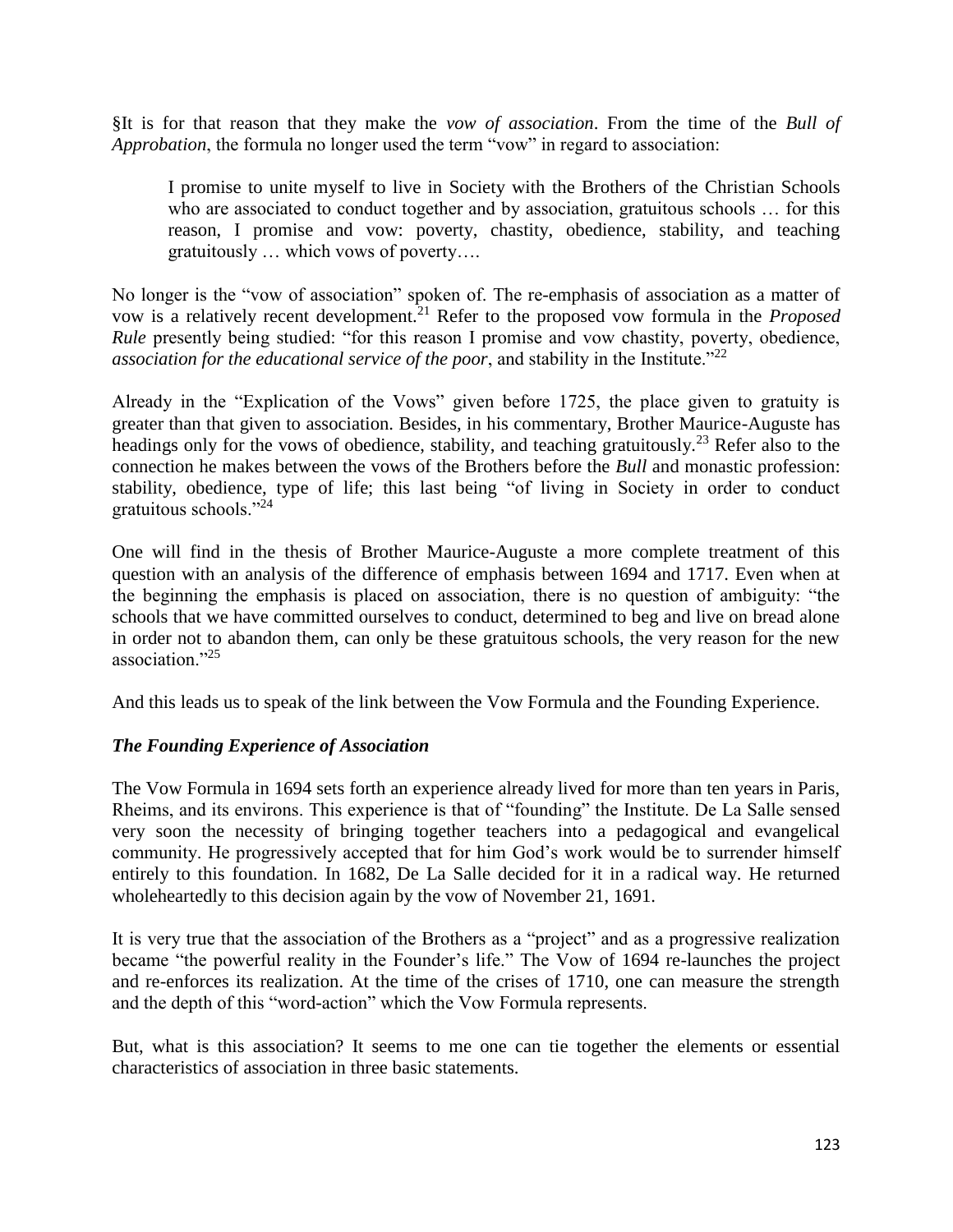- It is an association which manifests itself *by* conducting schools together.
- It is an association *of* Brothers.
- It is an association *for* the evangelization of abandoned youth.

### *An association which manifests itself "by" conducting schools together*

This implies a certain number of concrete elements which it seems to me important to take note of, recalling how they have been considered over time as essential elements in the Institute.

§"To conduct together" works for a well-defined type of school.

a) John Baptist de La Salle was open to all types of different calls: the training school center for rural teachers, night schools, Sunday schools, the Saint Yon boarding school, a reform school, a military academy. However, it is the "petites écoles"<sup>26</sup> that were the principal theater of the Brothers' activities. Numerically the largest, these schools defined the identity of the Society.

This situation made it easy for the Brother to be "interchangeable." They gave the same "basic" education; they ensured it in all subject areas. Movement from one class to another did not upset the professional framework or plan. Transfer from one city to another did not require too great an effort of re-adaptation.<sup>27</sup>

This "large-scale" way of looking at things will characterize the Institute for a long time, with local adaptations as necessary. In France, when I entered the congregation, the Brothers' schools were mainly "primary" – some of them having an advanced primary section. There were boarding schools,<sup>28</sup> and the Brothers had created modern secondary education. It is not a question of minimizing the openness and creativity of the Institute, it is simply one of recalling that the Brothers were widely employed in primary education. This evidently favored "association" and gave the group a consciousness of common identity which allowed for, by and large, a group "training."

Certain consequences arose from this communal mentality. It happened that the Brothers looked upon their confreres employed in different types of establishments<sup>29</sup> with a certain "distance." Was not one of the more painful aspects of the Latin Question in the  $USA^{30}$  the inability of certain French mindsets to accept another relatively open organization and their inability to understand that it was answering a real "need" in another context?

b) It is, then, these primary schools that are gratuitous.

One knows how uncompromising De La Salle and his followers were in establishing, maintaining, and defending effective gratuity. One has only to remember the battles which they had to endure in order to remain faithful to gratuity. We know the precise texts which, in a very short time, focused the Brother's attention on the minute details of the requirements and effective practice of gratuity. We have in our very beings the main thrusts of the spiritual teaching of our Founder.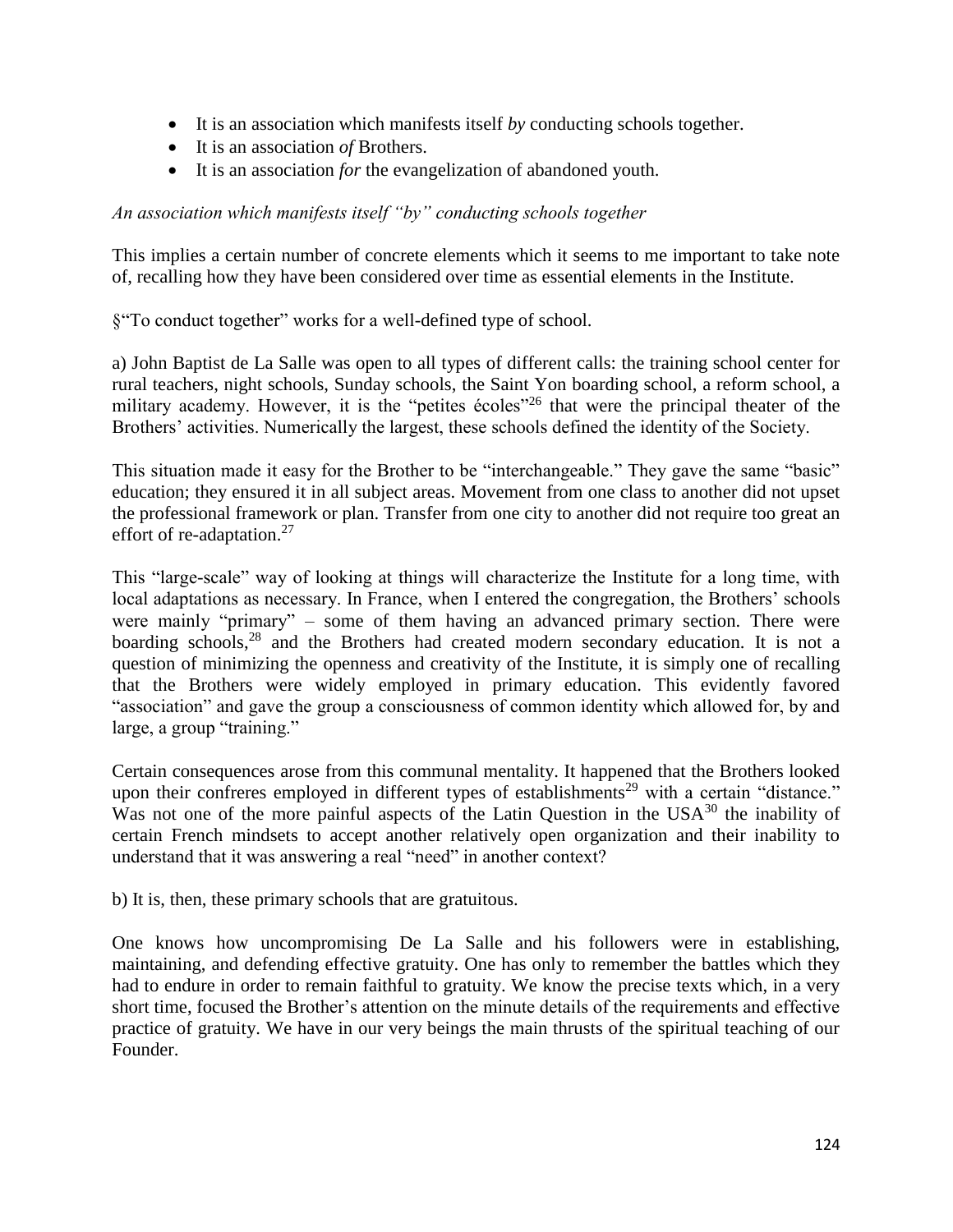Gratuity remained a characteristic of the Brothers' schools during the 18<sup>th</sup> century. After the French Revolution, at the time of the restoration of the Institute, the Brothers had their hearts set on maintaining the practice. Throughout the  $19<sup>th</sup>$  century, they often had to do battle to defend it in opposition to the communes who employed them. When it was necessary to give in here and there, they had recourse to the Holy See and obtained "indults." However, they could continue to take the vow of teaching gratuitously because this agreed with the consciousness of the association's identity, and also because, by and large, it was a practice demanded by necessity.

As a novice, as a young Brother, I was brought up in this awareness of identity, even if the real practice of total gratuity had become an exception.<sup>31</sup> Gratuity in the school was impossible because of the economic conditions of Catholic institutions. Gratuity remained on the horizon of our common aspirations. It remained the standard procedure for very concrete details.<sup>32</sup>

The practice of gratuity was expressed by the level of real poverty of the Brothers and their communities. The absence of an individual salary and the very low salary paid the community facilitated gratuity and the extremely low school fees charged. Moreover, and this is not without its importance, on the economic level association was lived "at the source" because it was the community and not the individuals who received the wages.

§"To conduct together" schools aims at a "pastoral objective." In these gratuitous primary schools, each Brother exercised a responsibility that can be described as "pastoral" without violating the spirit and even the letter of a Lasallian reading of this founding experience.

a) In effect, on the one hand, the Brother is in "his" class "from morning until night." He is, therefore, responsible for the same group of children for an extended period of time. He teaches them every subject. He is concerned about getting to know the students individually as "persons." The children are not simply "students," the learners of this or that subject matter.

The Brother also attempts to better understand them by trying to learn about their social environment, their family background, etc.<sup>33</sup>

Already, in this sense, the "association" of a group of Brothers in order "to conduct schools" does not indicate the absorption of each teacher into a uniform, functional anonymity. Yes, the Brothers are easily interchangeable; but in the accomplishment of a precise task, they establish a coherent personal relationship with each individual student in the class.

b) In other respects, and this is equally essential, each Brother in his class is the "shepherd/pastor" in the sense that he is not only the teacher of basic secular subjects but he is also the "catechist." This dimension of his activity is qualitatively important, since the Brother set aside 4½ hours each week for teaching Christian doctrine. The Institute will hold very strongly to these 4½ hours, a norm approved by the *Bull of Approbation*. In my experience, I have always known the rigorous practice of such an horarium, or at least heard explicit reference to such a practice which the Brothers tended to approximate.

Besides, the catechetical dimension and the activity of the Brother were qualitatively fundamental and all absorbing. Fundamental, because, in the order of finality, it was a priority.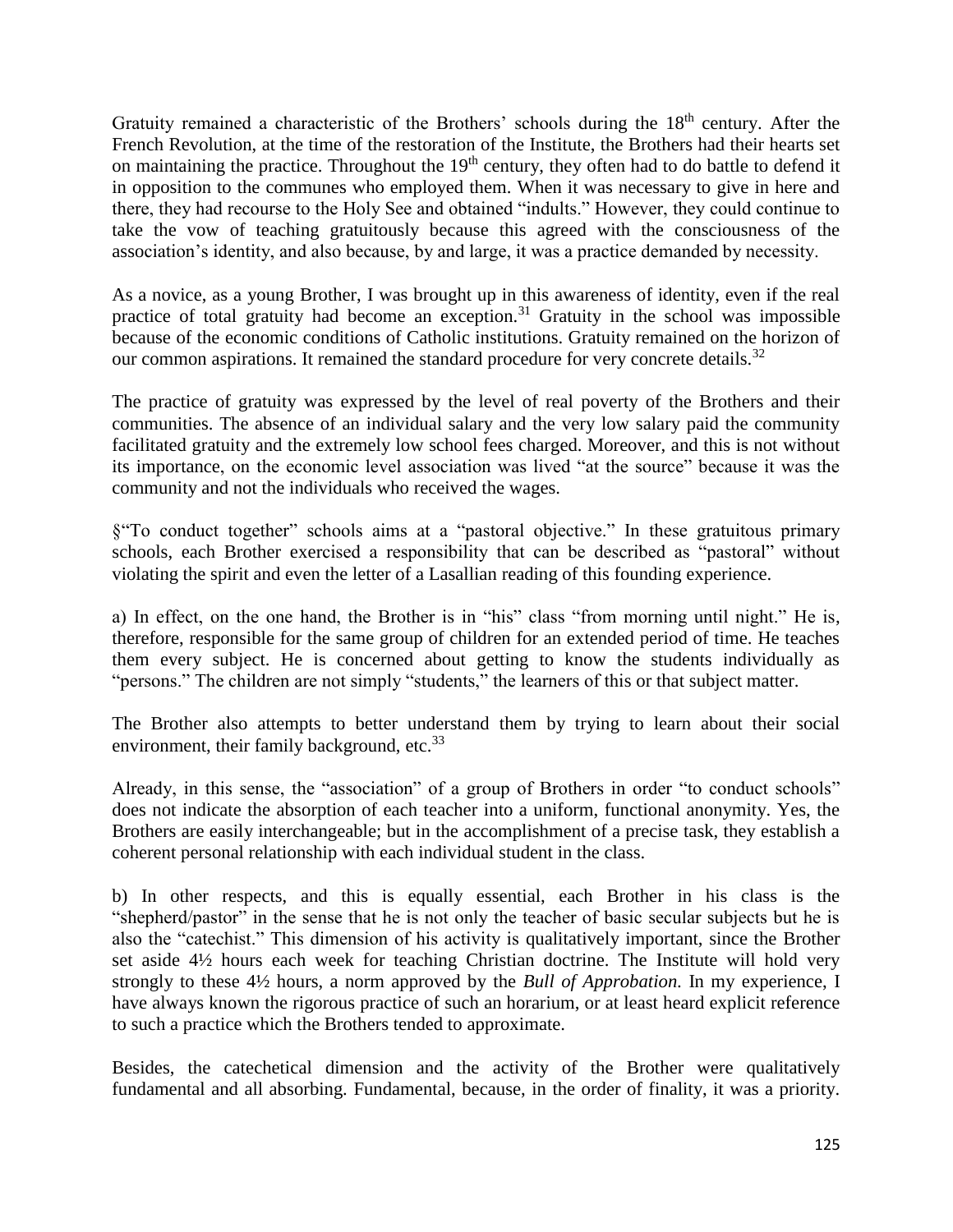No child would be admitted into the school unless he took religious instruction. Every "teaching" Brother was first a catechist. We have the Lasallian texts which underline this absolute priority. On occasion, it even happened that the secular work of the Brothers tended to be devalued in order to better highlight, it was thought, their primary responsibility in the area of religious education. Religious education was all absorbing in the accomplishment of the Brother's ministry because it was not only a matter of communicating knowledge but also of raising children in a Christian way of life, of "teaching them how to live well" according to the prescriptions of the *Rule* often taken up and commented on in Lasallian spiritual writings. Therefore, one can say that the preoccupation of Christian education was within all the educational activity of the Brother. It constituted the motive of the teacher's entire relationship with "the students who were confided to his care."

All of that is in the Lasallian language which by using the Gospel terms, or even without using it, presents ministry to the Brothers as the actualization for these young people of the saving presence of Jesus Christ, the "Good Shepherd." The Brothers are associated "to conduct schools together." But this "association" is that of "shepherds," first and above all shepherds solicitous of being for the students confided to them "ministers of Jesus Christ," "dispensers of his mysteries," charged with "announcing" the Good News of the Gospel to them.

# *The fundamental experience of an association "of" Brothers*

Here again the association manifests itself in a truly lively way. It is exclusive. It implies a pedagogical sharing. It is exercised within a fraternal "communion" of men committed by the same consecration.

§An association uniquely for "conducting" schools: What I mean to say is that there is a complete identification between the educational team and the "religious" community. It is the Brothers and only the Brothers who conduct the school. For a long time, there were no lay teachers; and the actual association of the Brothers could have very well proved that the running of the school was dependent on them. It was without a doubt even clearer as hardly any external power intervened in areas of academic program, schedule, etc. Reading the *Rule* and *The Conduct of Schools* one has the impression that the Brothers are the "one and only masters."

The awareness of an identity and of a real ability "to conduct schools together" left its mark deeply on the Brothers' mindset. Even when it became necessary to accept the collaboration of "lay teachers," they still continued for a long time to consider them and to treat them as "additions" rather than as real partners of the association. One would only have to study the Institute's official thinking in regard to the place of lay teachers in our schools in order to realize this. $34$ 

The Brothers' "hold" on the school was all the more stronger as the link between religious community and educational team expressed itself organizationally in the school by the fundamental identification of the religious superior and director of the school. Even in the exercise of his professional tasks, the Brother was dependent on the Director to whom he owed "obedience." The role of the Director was most important in order for the association of the Brothers to truly exert itself in the total running of the school.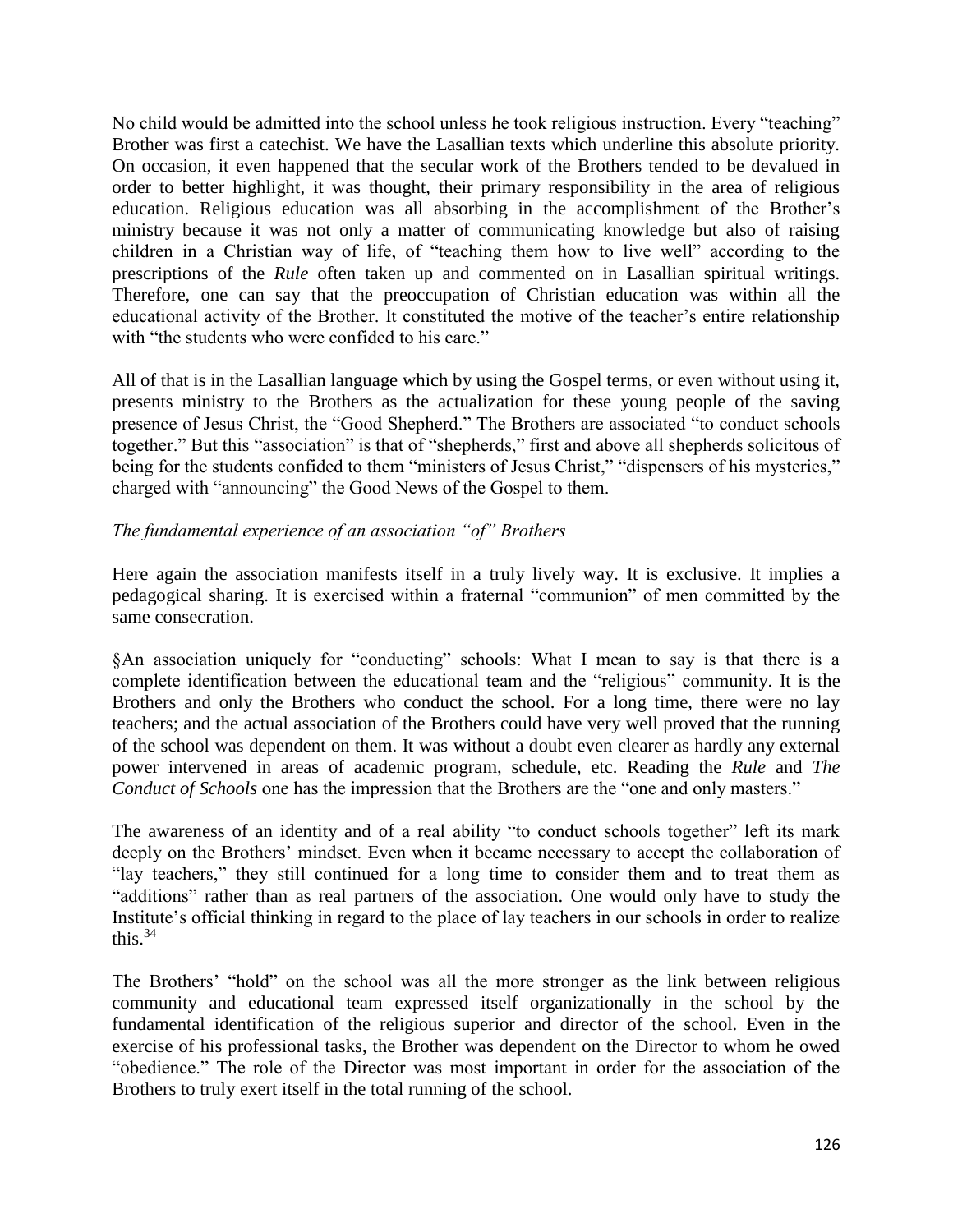For a long time, this unity identified the behavior and mindset of the Brothers; and I knew confreres who underwent a real crisis of conscience the day a lay teacher was placed in a position of authority in the school where they taught. I can still hear a Brother saying to me in regard to this: "I didn't vow obedience to lay people."

Association in the Institute was practiced concretely on the level of each school. The Brothers were placed [assigned] by the religious superior, and their movement was hardly hindered by factors not dependent on the internal life of the Institute. The Brother Director was named by the major Superior; and, normally, the duration of his "professional" mandate was conditioned by the *Rule* which limited the duration of his obedience as religious superior. The major Superior exercised his authority, his control (or his assistance), in the professional area. The canonical visit, for example, implied the visit of the Brother Visitor to all the classes (including those of lay teachers when there were any $1^{35}$ 

We will touch elsewhere upon the community of pedagogical sharing.

§An association which implies pedagogical sharing: In a way, one of the reasons for the precocious start of the "community" of teachers under the promotion of the Founder was the realization by De La Salle of the risks which threatened the success of the schools in Rheims, i.e. the independence or the "disordered-ness" of the teachers.

a) By uniting them, he wanted to standardize even more their approaches, their attitudes, their educational and teaching objectives. He arrived at this quite quickly. This unifying of plans, behaviors, and efforts – the continuity which it would facilitate in the academic progress of the students – would allow for the success and the reputation of "the Brothers' schools."

b) This unification would in addition ease the association's functioning in the framework of the Institute, in that the teaching practices of the "Brothers" would be characterized by common traits.

c) The pedagogical sharing is, therefore, that of a certain "consensus"; and the newcomers were usually initiated into a particular style and a certain number of teaching "strategies," even treating of details.<sup>36</sup>

One should not, however, mistake "association for the purpose of conducting schools" and "pedagogical uniformity" simply as a repetitive trend or as a routine at all costs. Certainly, the danger of pedagogical conformity has been very real in the Institute; and it may have even happened that pedagogical creativity was not sufficiently promoted by association. *The Conduct of Schools*, just as well as more than one section of the *Rule*, was able to be translated into restrictive norms.

But one cannot forget that *The Conduct of Schools* was a result of the "structure" of the Brothers' pedagogical sharing, which produced permanent adaptation and innovation. One would only have to remember all that the Brothers have been able to invent for the renewal of schools and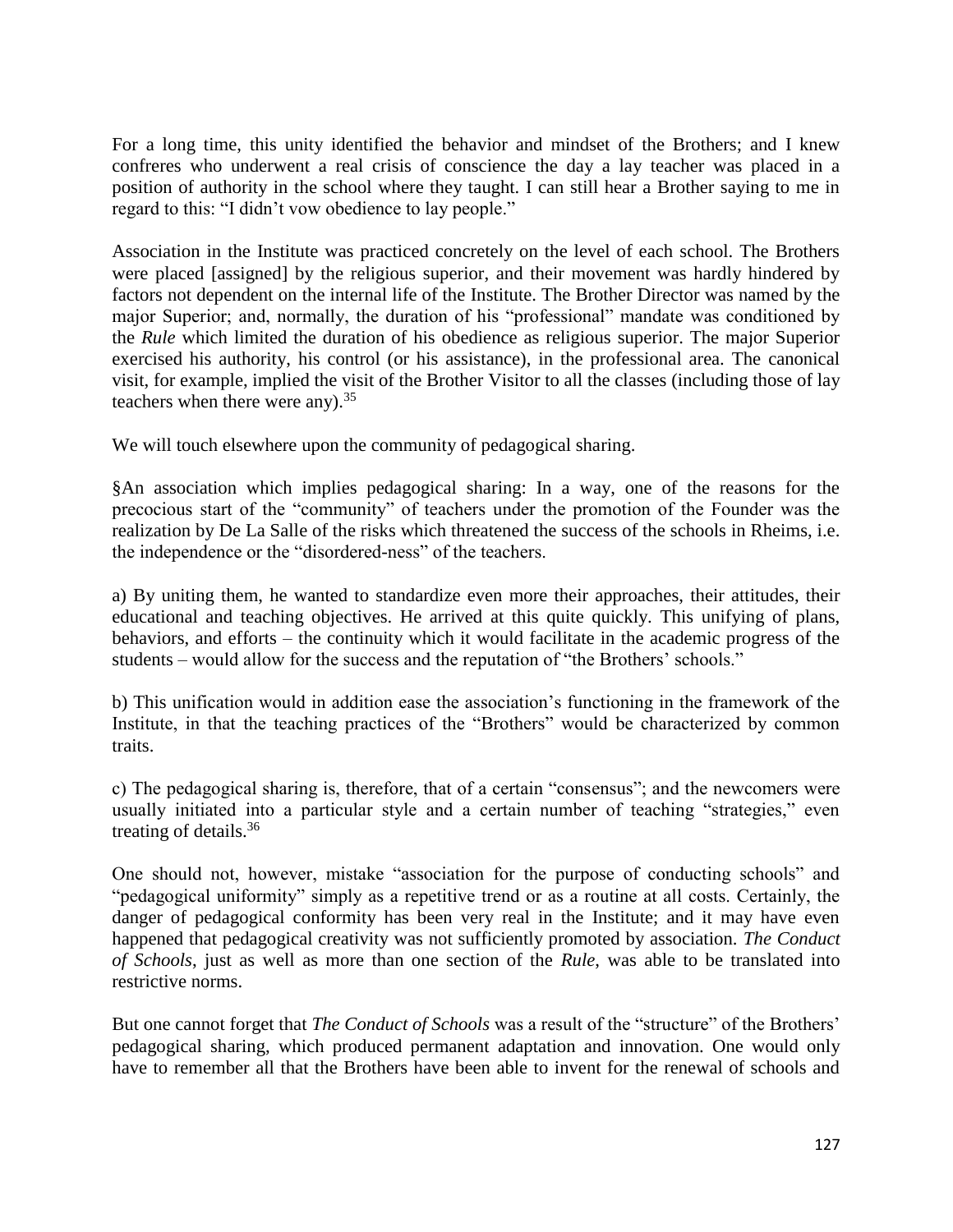the creation of new school forms over the course of time. Thanks to this sharing, association (of the Institute) showed itself fruitful. $37$ 

This sharing in association constituted the pedagogical emergence of a Community in the consecrated life.

§An association which is lived out within a fraternal "communion" of men committed by the same consecration: I have already pointed out the essential connection in the founding experience between the pedagogical team and the religious brotherhood. It is the community of "associated" Brothers who "conduct the school," and it is the Institute which conducts the gratuitous schools. Concisely, it is necessary to stress its being constituted by men who are brought together by the same total consecration to God which gives strength to the association to conduct schools. The reciprocity should not be lost sight of. The power of the association to conduct schools can often strengthen the bonds of fraternal community, embody the consecrated life, and consolidate fidelity to religious commitment.

a) The association takes on new strength owing to the "mystical" dimension which nourishes and drives it. A mystical dimension because of the consciousness of a vocation, of a call from God shared by the Brothers. A mystical dimension of a religious "profession" integrating apostolic reality right up to its concretization in a common educational "work." A mystical dimension nourished by community "practices" (prayer, formation, spiritual reading, retreats). A mystical dimension which the Lasallian spiritual writings translate and uphold, drafted for the specific intention of the Brothers and which, constantly, invite them to discover the evangelical meaning of their task at the same time that it calls them to engage themselves with a new burst of enthusiasm.

b) Specifically, the "fraternal" spirit which animates community life translates itself into a specific style of educational relationships. From the moment when the companions of M. de La Salle decided to call themselves "Brothers" of the Christian Schools instead of "Teaching Masters" of the Christian Schools, they understood that the name change had a double meaning. On the one hand, it evoked community life in the image of the first Christians; and on the other hand, it reflected the style of educational relationships they would have with the students.

c) This is not the place to insist upon it, but it would be necessary also to observe to what point the association's exercise in the running of schools "conducted" by the same team of Brothers – and also the common experience shared by a large number of the Society's members – was able to contribute to concretizing the spirit of the consecration, to strengthening the bonds of fraternity, and to consolidating their fidelity.

One surmises that we are not here dealing with raising up an idyllic catalogue of the "origins" of the Institute but rather of presenting the different aspects, the varied dimensions, and the numerous implications of "association" in order to "conduct gratuitous schools." It can be seen that association leaves its impression on all that one could call the "lifestyle" of the Brothers as well as of the Institute. Most of the elements registered can be considered as "essential." In effect, the attachment of the Institute to each of them has often been interpreted in such a way that they have been judged very essential.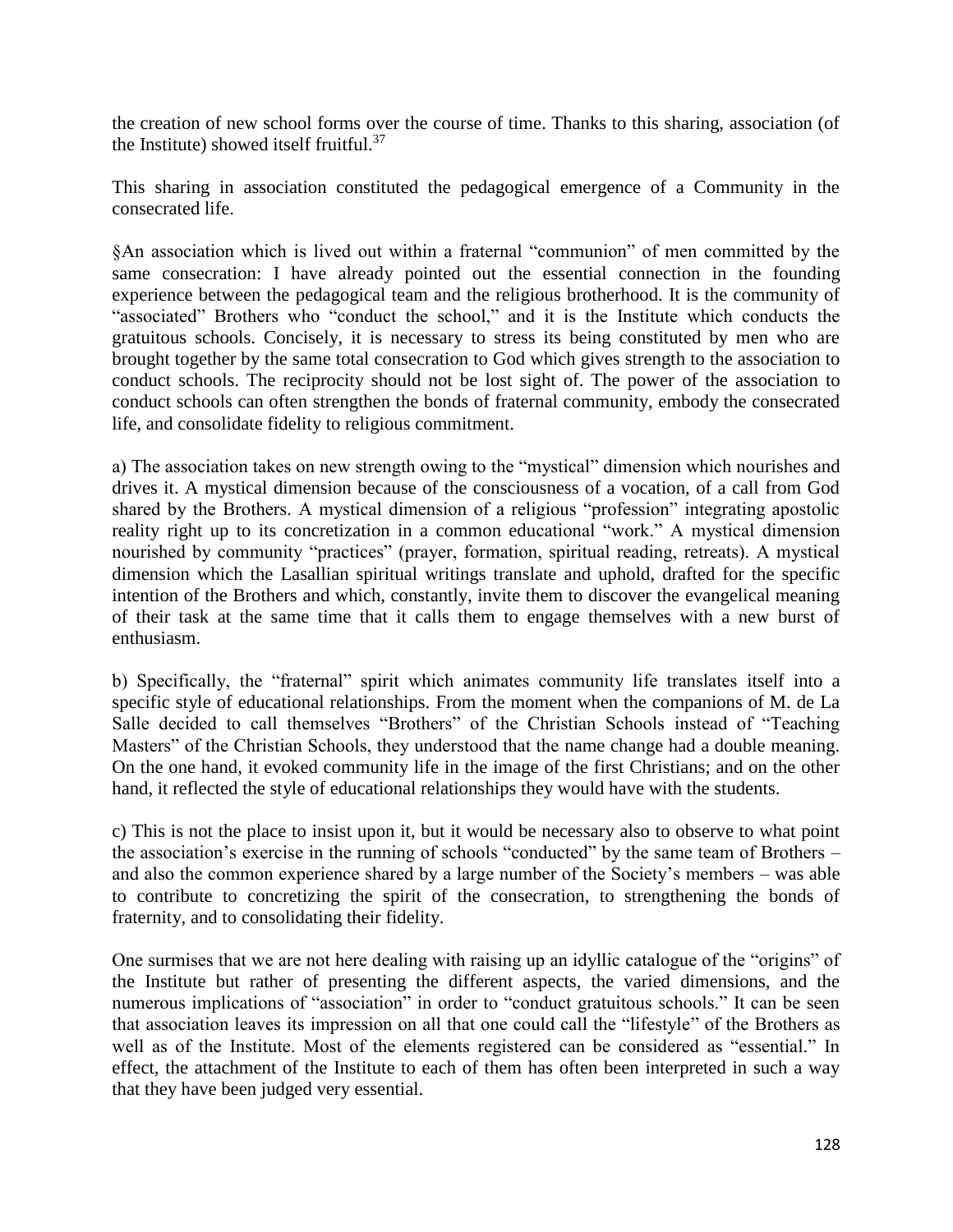In reality, that which is essential is not that each one of them be taken separately. It is rather the entirety, the whole which they form, the dynamic totality in which each of them is noted, the vital coherence which renders them indispensable to identity and to mission. It is necessary to go even further and to state that it is more than the "lifestyle" of the Brother (the Institute) but the very "reason for being Brother" which is at the root of association.

### *An association "for" the evangelization of abandoned youth*

I will not develop this point at length. It seems to me that I have already done so in the conference given to the Capitulants.<sup>38</sup> I limit myself to three observations which could be developed at some further date.

§It was the desire to respond to an urgent need of abandoned youth "far from salvation" which provoked the birth of association.

a) It was the experience of the Founder himself. He was created for this mission by his consciousness of the distress of a good many young people and by his realization of the urgent need to "provide them the means of salvation" by establishing a "Society" of "God's ministers" at their service.

b) It was the experience of the Community's birth, when young people desirous of following Jesus Christ and of fulfilling a most useful ministerial function for the Church came to replace the first followers of De La Salle, who had been put off by the Gospel attitudes that they had not integrated into themselves by becoming school teachers.

c) It was the consciousness that the ecclesial environment of the Community quickly realized and which brought forth numerous calls and a relatively rapid growth of the Community, tending to become a "Society."

§It was the consciousness of answering an urgent need of that youth which sustained the association, especially in numerous moments of crisis.

a) This was true for the Founder. From the moment he observed that his "vocation" was to set up this Community, he involved himself totally in the project. His action was inseparably one of "structuring" and "animating" the association of the Society. "The establishment and the conduct of the Community were for him God's work."

One could also link with this fundamental project of establishing and supporting the association:

- his preoccupation with discerning vocations, the initial formation of the Brothers, their upkeep, and their spiritual nourishment.
- his effort to enlighten the communal development/direction of the Brothers by nurturing their "spirit of faith, of zeal, of community" by means of his spiritual writings.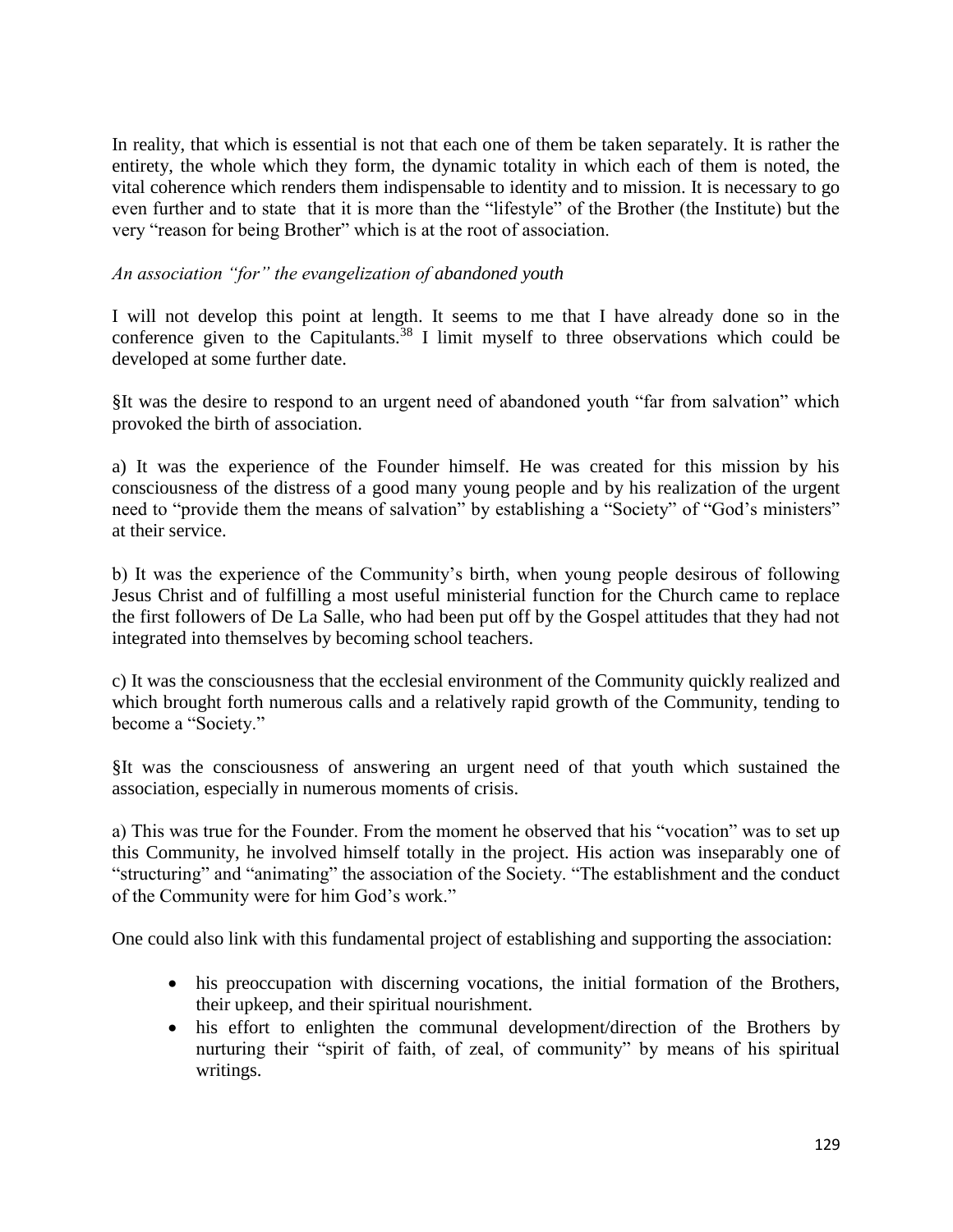- his vigorous reactions when it was a matter of defending the practice and originality of association: from the *Memorandum on the Habit* to the differences [disagreements] that put him in opposition to one bishop or another, all the while fighting for gratuity.
- the texts which at the time of crises fixed the reaffirmation of his decisive option and the new impetus of his initiatives as Founder.<sup>39</sup>

b) This was true for the Institute. I recalled above how certain striking "acts" of association marked the foundation of the Institute. By reason of the will of John Baptist de La Salle, the Brothers took into their own hands their own way of life and even their "destinies." This appears at the time of the Vow of 1694 and of the Act of Election which followed, as well as when the Archbishop of Paris wished to impose an ecclesiastical Superior on the Community. It was also true at the decisive moment when a group of Brothers, who had assembled on their own in 1714, called the Founder back at a critical point for the Society's survival.

§What is essential in the "lifestyle" of association is vitally dependent on its "reason for being." There is, above all, this dynamic "bond" which is essential to association.

a) Why schools? Because, in context, they appear as a structure, which is both ecclesial and human, so that "these" young people may have access to the salvation of Jesus Christ.

It is with this end in view that the Brothers associate in order to conduct schools. It's from that objective that they will always have their hearts set on:

- promoting and defending the gratuity of schools;
- transforming the school in order to adapt it to the reality of the young, the culture, and the community, and to prepare them for life;
- making the school a catechetical place where the Gospel is proclaimed.

Such perspectives are at the root of association for it is only together that the Brothers can arrive at changing something in this situation.

b) Why a total consecration to God? Because one can recognize his call, his presence, his action in the history of discovering this need of "salvation." Also because the educational service of these young people is a practical way of rendering glory to God, because one is engaged in an evangelical undertaking, and because it is necessary to be "coherent" with the mission.

These perspectives are at the root of association understood and lived increasingly as requiring *a communion in faith and a spirit of zeal*.

c) Finally, why association? In order to constitute in the Church a new body of men completely consecrated to God in order to allow "abandoned" youth a means of access to the promises of God in Jesus Christ.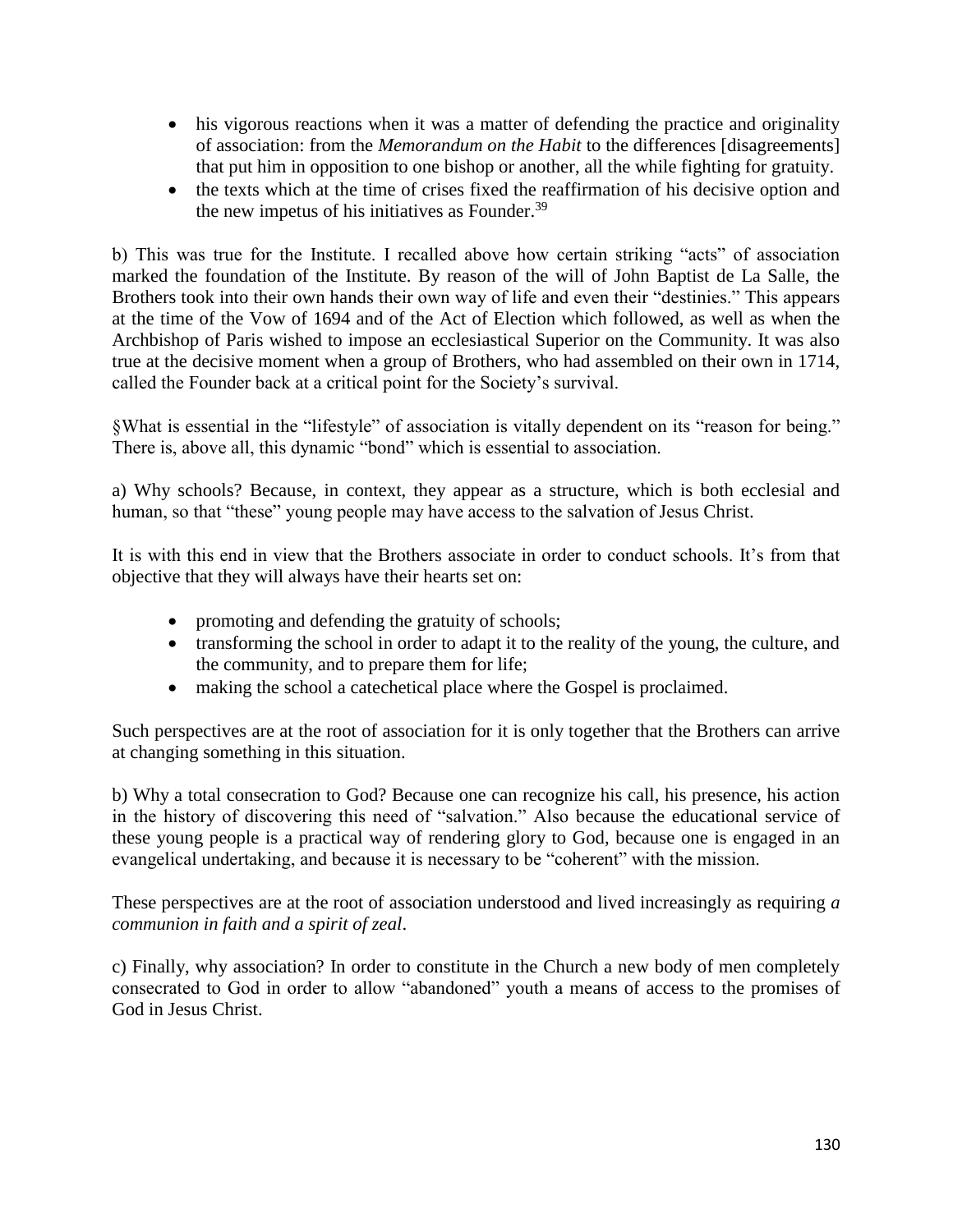# *Taking into Account Present Reality, the "Givens" of the Life*

I promise to unite myself and to live in Society with the Brothers of the Christian Schools who are associated to conduct, together and by association, schools for the poor.<sup>40</sup>

We continue today to use the same Vow Formula as was used at the beginning of the Institute. But can we say that these same terms indicate similar realities?

Without being able to take into account all the various forms of the Brother's "ministry" throughout the Institute today, I see two patterns in which the ministry is fulfilled. I would observe right away that these two patterns are not only actually lived but also are explicitly provided for in our present legislative texts.

- On the one hand, and without doubt still very prevalent, a place where Brothers are grouped in the same community "to conduct together" one school.
- On the other hand, in quite a few situations, where Brothers exercise their ministry outside the community to which they belong and not attached to one school situation.

### *Communities of Brothers who conduct the same school together*

That is to say, notably, that they are responsible for its direction and orientation. They exercise their teaching roles there. They are responsible for catechesis and Christian animation in the school. And, furthermore, that they are particularly attentive to students who are disadvantaged or in difficulty.

§Unquestionably, one can often find in these situations that association remains a dynamic factor of positive influence. A "Lasallian" standard is present, a specific style of education, a certain "particular character" of the school remains possible and often effective.

On the other hand, the Brothers belonging to an Institute often still contribute more vigor, openness, and self-reliance to association.

Finally, the Lasallian charism itself can be very alive and either strengthen or boost association, notably by extending it beyond the strict limits of the Institute. The renewed interest of many lay teachers in several countries for the deepening of Lasallian inspiration in pedagogy or in spirituality is, without a doubt, significant and promising of renewal.

§But at the same time, one has to be conscious of the many and considerable differences between the situation here and now and what association was like at the very beginning of the Institute.

a) Differences in regard to the types of schools:

- in how many cases is not the group of Brothers a small minority compared to the number of lay teachers involved?
- in how many cases within the same school are not the Brothers spread out because of the size or the complexity of the work "conducted" by the Institute?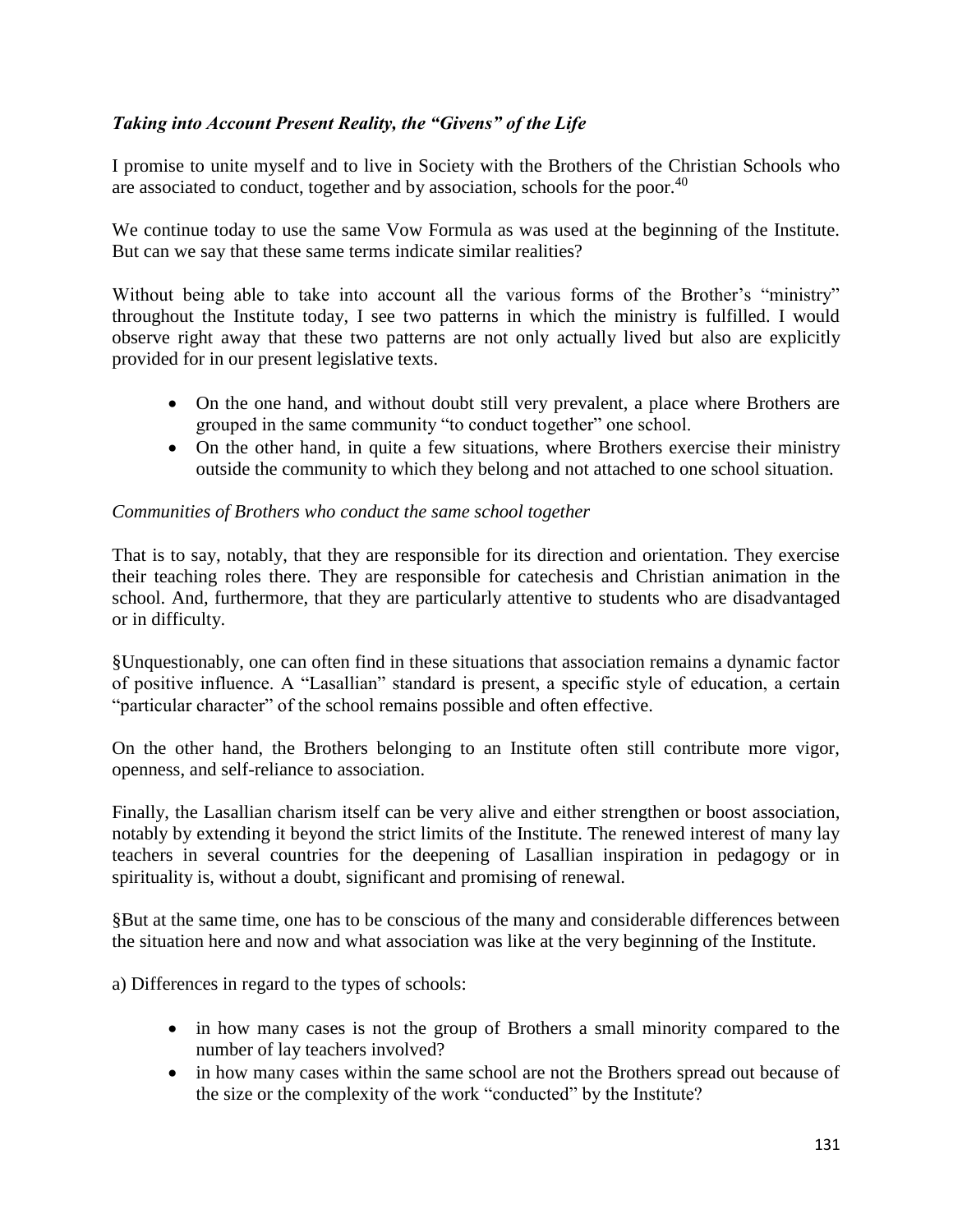- in how many cases is it not difficult for a teaching Brother to live out the "pastoral" dimension of his work in so far as teaching students certain specialized subjects takes precedence over a prolonged relationship with the same students with whom he is in contact?
- in how many cases do the Brothers who "conduct" the school truly have the possibility of conducting catechetical activities, of making catechesis their primary goal?
- in how many cases is it possible for the school in its organizational structure to be truly at the service of "abandoned" youth?

b) Differences as to the "control" that the Brother's community or the Institute can exercise in the running of a school. One can continue to use the expression "to conduct schools" but with substantive differences:

- in a world where schools are largely structured and controlled by the state.
- in a teaching profession so subject to various structures such as diplomas, curriculum, programs, etc. that one almost functions within the framework of civil service. The mobility of the Brothers vis-à-vis the association of the Institute is very relative. The "Brother Directors'" freedom of choice in regard to lay staff is far from that which would be desired.
- in a system with curricula and cooperative ventures so organized from outside the school that the margin of creativity and of initiatives exercised by those immediately responsible for a school have become very tightly restricted.
- in a range of schools that are more diversified than in the past, as to the levels of study, types of young people, specializations….

# *Brothers who exercise their ministry outside the community to which they belong and not necessarily "conducting the same school"*

I am here only looking at cases – the most frequent – where there are Brothers working as evangelizers living in community and consecrating themselves to other educational ministries:

- Brothers engaged full time in the campus ministries of public schools.
- Brothers engaged either full or part time as moderators (accompanying ministers) of apostolic movements (e.g., Catholic Action, Young Workers Movement, etc.).
- Brothers who dedicate themselves especially to ministries caring for disadvantaged youth (e.g., vagrants, delinquents, parolees, handicapped, substance abusers, etc.).
- Brother engaged in ministries involved with adults (e.g., catechumenate, catechesis, theology, catechist formation, diocesan directors of Catholic education, etc.).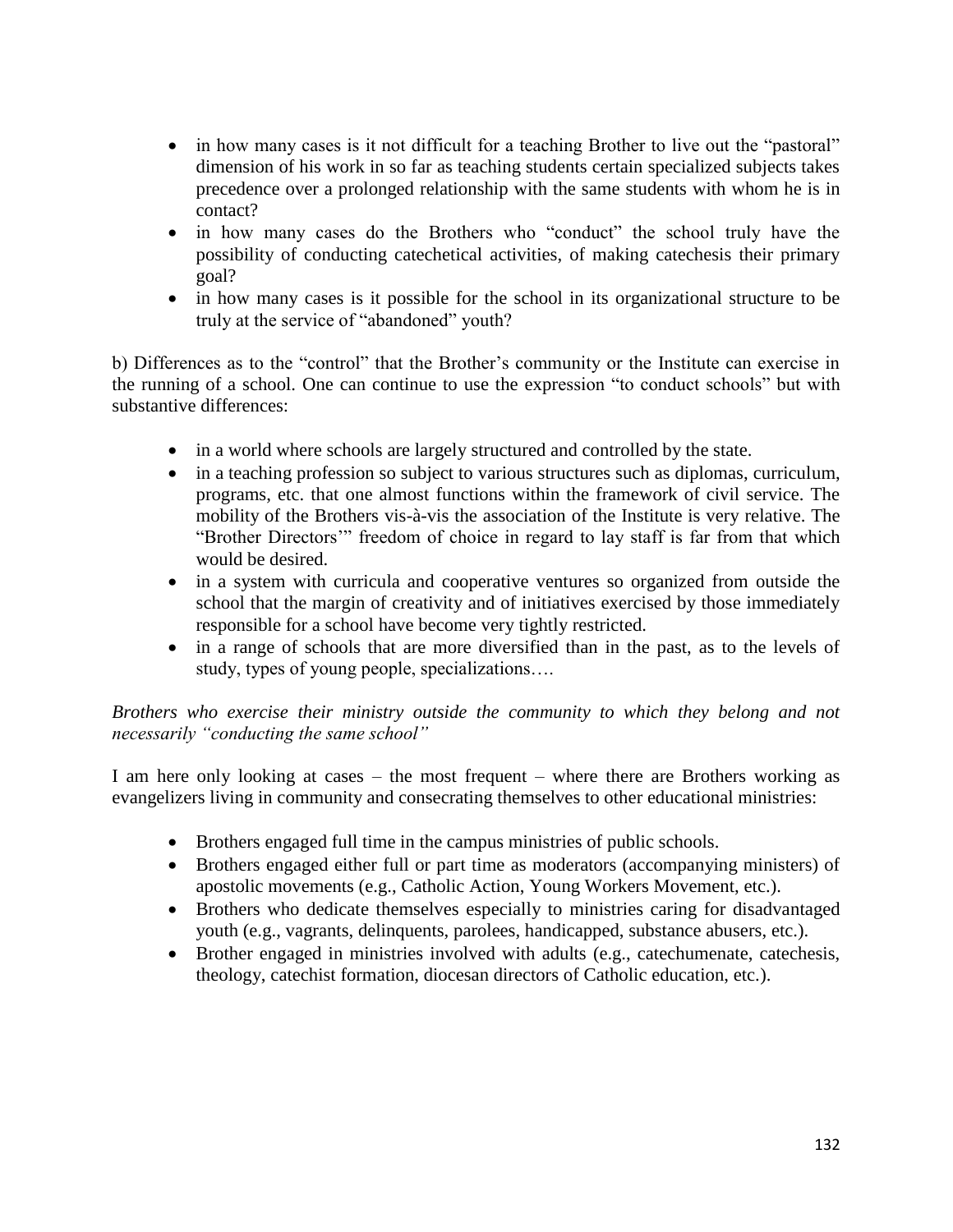§It often seems quite clear that what led these Brothers to these ministries, what sustains them there, is the consciousness of living out in their ministry the essential dimensions of association in the Institute.

a) First of all, personal pastoral responsibility, so important to the foundational experience and recognized in the spiritual teaching of the Founder. $41$ 

b) The "important" consideration given to cate chetical goals and works. $42$ 

c) The priority of educational service of the poor.<sup>43</sup> Many "re-conversions" of Brothers have been brought about by a very strong, conscientious recovery of this "finality" [purpose] of the Institute.

d) The ecclesial character lived in the exercise of ministry.

§Even if the Brother is "alone" (as Brother) in the practical exercise of these very "Lasallian" ministries, the dynamism and concrete reality of association is and can be very strong.

a) Daily, by means of community sharing, these Brothers who very often work with persons other than Brothers truly associate the other Brothers to ministries that are not exercised in isolation but only separately from the community.

There even exist communities where all the members are engaged in different ministries and where they find themselves as the only Brothers, but where the consciousness of association remains strong thanks to the sharing that occurs.

b) In the second place, one must also take into account the fact that association can unite and strengthen such Brothers thanks to meetings between them (catechetical exchanges, meetings of Brothers engaged in similar works, etc.).

c) And then, even more so, in numerous instances these Brothers are conscious of being faithful to the call of association, a call which has spoken to them by means of recent General Chapters…. We must emphasize this point.

# *Taking into Account Situations Calling on Us Today (ST)*

My point of departure here will directly be "the Institute." It has been a very strong "caller." Existentially, concrete situations are often determining factors for the Brothers. But the Institute itself, by its basic "calls," invites us to be attentive to these real situations.

I see the calls of the Institute under two headings: a) the call to renewal in the exercise of mission; and b) the call to renewal in the living out of community life.

I can be very concise by alluding especially to the *Declaration*. Its "contents" is to be found in our actual *Rule and Constitutions*. Coming from the 39<sup>th</sup> General Chapter, it was taken up again by the 40<sup>th</sup> General Chapter.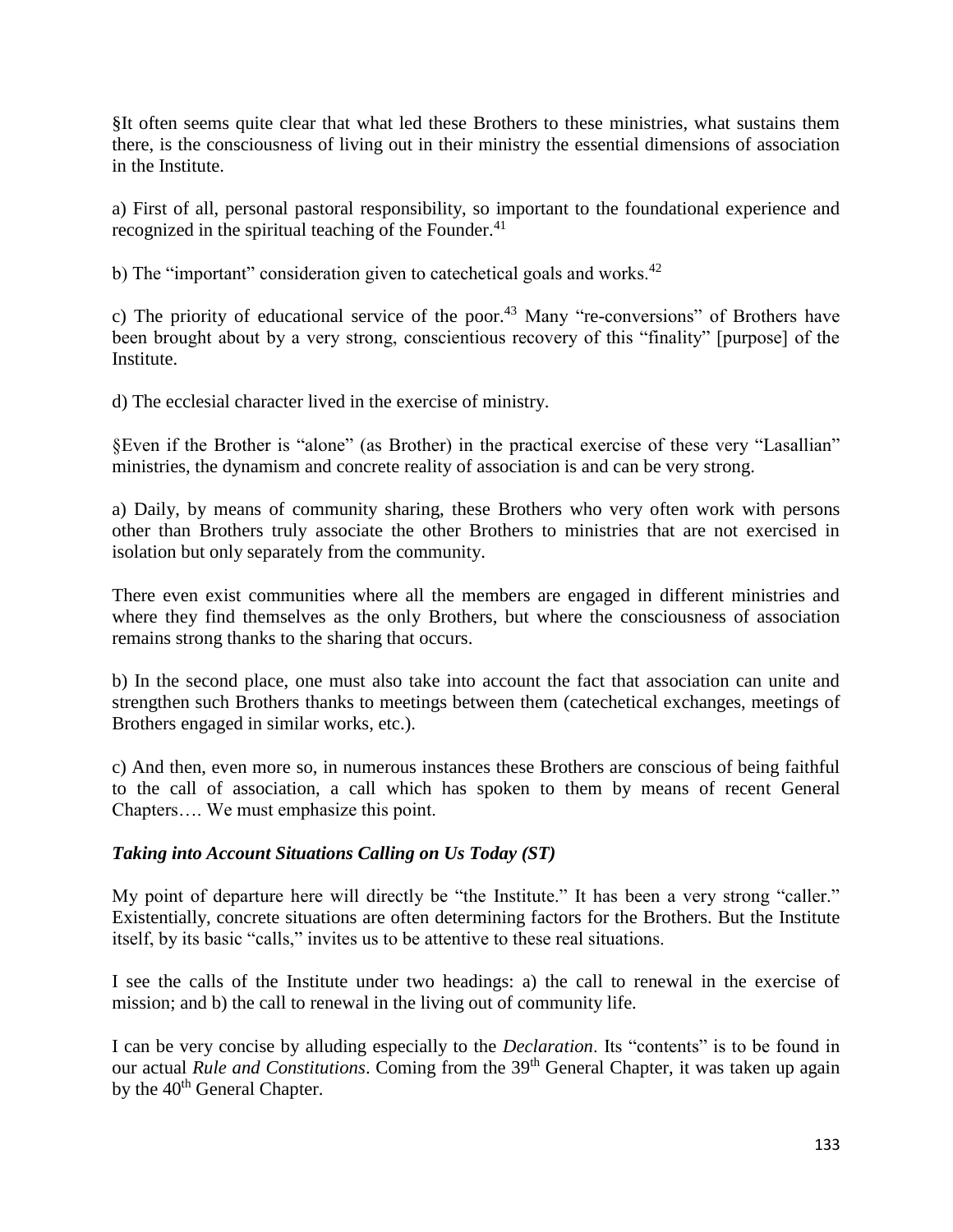### *The Institute's call to renewal of mission*

The *Declaration* invites us to this renewal of mission, notably in the following ways:

- educational service of the poor: "This is made clear by the sense of unity among all in the world today, by the appeals that have been made by the Second Vatican Council and recent popes, by the fact of our religious vocation which dedicates us in a special manner to the imitation of Christ, and by fidelity to the specific intentions of our Founder."44
- catechesis: "The Brothers are catechists by vocation; this is their 'principal function."<sup>45</sup> "The General Chapter calls upon the Brothers in a very special way to undertake the evangelization and catechesis of those among the young who are most neglected, especially adolescents."<sup>46</sup>
- school renewal: "Today the Institute is committed to make its contribution to the rebirth of the Christian school, to help create such a school capable of preparing students for the twenty-first century. All are invited to participate actively in this movement, committing themselves with confidence and courage to the new directions necessary to answer the needs of youth today."<sup>47</sup>

It must be added that when treating the question of "laity-priesthood in the Institute," the 40<sup>th</sup> General Chapter asked the Brothers to involve themselves actively in research for the purpose of determining, creating, focusing on the forms of ministry in the Church: a) by participating in present-day reflection and relying on the specific mission of the Brother; and b) by pastoral and educational action, united with other evangelizing forces at work in their milieu."

According to the General Chapter, this renewal of mission carries the following implications.

a) A more resolved listening, a greater attention paid to the concrete situations in which the Brothers live. The Institute can give some clear and unambiguous directives. It is doing so. But the concrete realization of such must be done on the local level. $48$ 

b) It is, therefore, "each District, each community, and ultimately each Brother" who must be an active participant in this renewal. Association, here, is first of all the Institute's dynamism to be translated concretely according to the diversity of situations.

c) Renewal demands an "examination of works."

d) Its realization will involve a diversity of concrete ministries. The 1966-1967 General Chapter was very aware of this end result. It favorably accepted and even desired it. It refused to draw up an exhaustive list of "possible" ministries for the Brothers. It gave "criteria" for choice of ministry.<sup>49</sup> It foresaw very clearly some situations where Brothers "exercise their teaching activity in schools which are not directed by the Institute,"<sup>50</sup> situations where the Brothers "bring their collaboration to diocesan and regional catechetical schools,"<sup>51</sup> and situations where Brothers exercise "non-school" educational activities.<sup>52</sup>

This renewal of mission is inseparable from community renewal.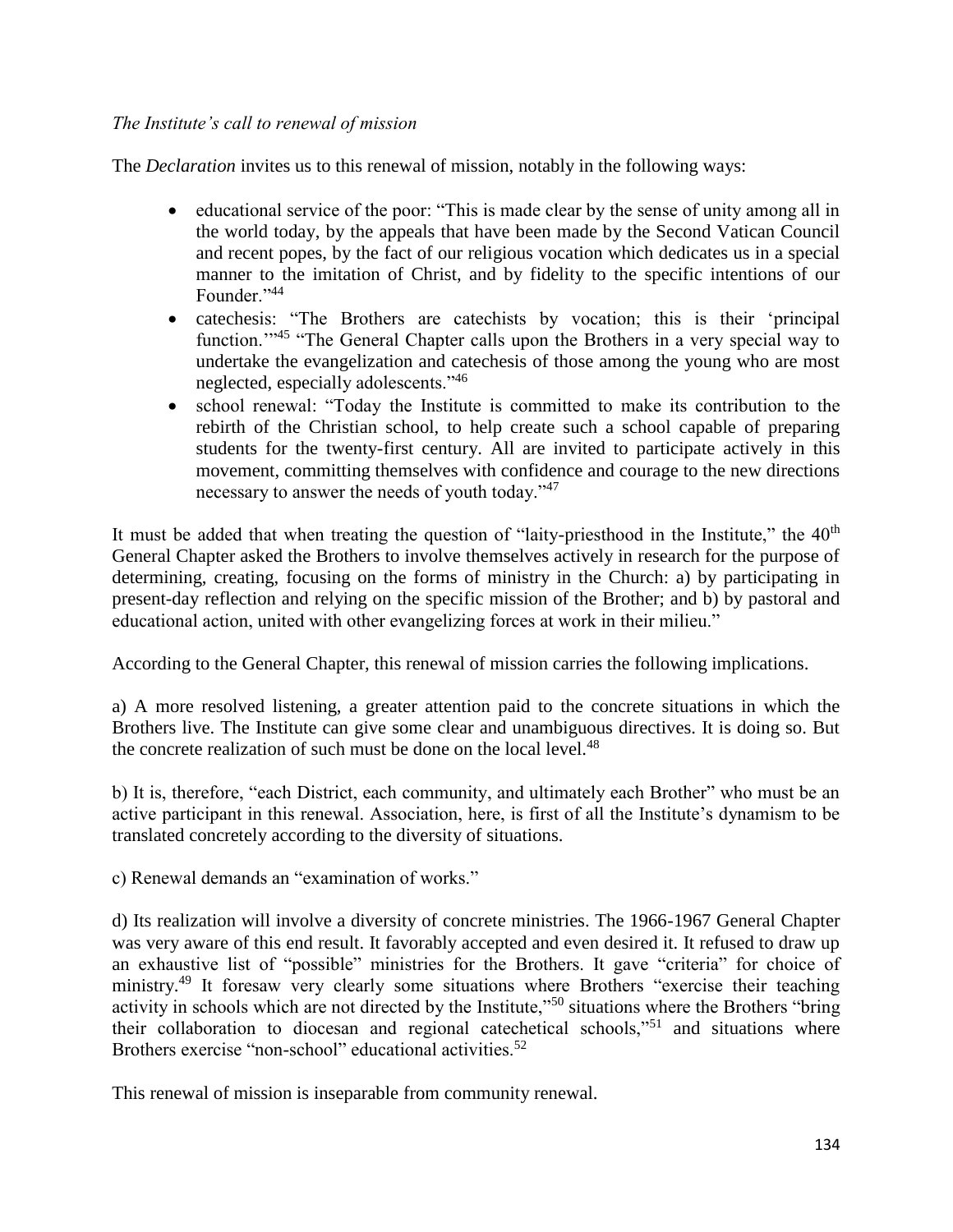#### *The Institute's call to community renewal*

One need only compare Chapter 3 of the 1946 *Rule* and Chapter 3 of the *Rule* of 1966-1967 and of 1976 to see the differences of perspectives. Without making this comparison, I limit myself to pointing out some characteristics either in regard to the local community or to the Community of the Institute. In concluding, I will point out a *sine qua non* of this entire renewal.

Concerning renewal of the local community, it will be presented under three aspects. First, the local community, to be sure, remains a community of living reality, of actions lived together. But it is above all a community of sharing: goods, prayers, exchanges. It is a community of interpersonal relationships based on openness, welcome, the will to "build" community on a daily basis. Second, the local community must remain a unit having its very own features, autonomy, "sense of privacy." But it is also an open community integrated in the life of the city and local Church, a welcoming community. Third, the local community can be a community of "tasks." It can be a community animating a "work," for example, a school. This does not have necessarily to be the case. On the other hand, whether or not it animates a common work, whether or not it "conducts" a school, the local community is one that has a "plan" – and the community plan admits as an essential element the sharing of a common *mission*. This mission is one that is constantly being discerned.<sup>53</sup>

With such perspectives of renewal, the concrete forms of local community can be very different. The importance that the  $40<sup>th</sup>$  General Chapter of 1976 gave to the Community Annual Program springs from this recognition of pluralism.

Concerning renewal of the Institute Community, the Institute's association, on every level, is called to support local association. Three words seem to summarize this support. First, the Institute's association is a source of *inspiration* for the Brothers and the local communities by recalling the founding dynamics and re-actualizing them by opening us to the needs of the world and of the Church. Second, the Institute's association places the Brothers into effective *communion* with each other leading them to gather together and share their experiences, to discover unceasingly more and more that the same inspiration can be translated into different activities and that the diversity of works must be questioned by that same inspiration. Third, the Institute's association intervenes in order to *discern* the choices made and question the practice effected by those choices.

It is necessary to insist that renewal of forms of ministry and of community life presupposes a "spiritual" renewal on which the last two General Chapters have insisted. Renewal of *faith*, … of *zeal*, … of prayer, … of spiritual sharing, … of formation. I only mention this because it is evidently fundamental. Above all, our association is of a "mystical" nature.

# **Conclusion**

In diagram form [cf. Diagram 2], allow me to summarize what seem to be the main aspects of the points made. By reading down the left column of Diagram 2, one is invited to recall how *association* has been presented, in this document, as being: a) constituted *for* a purpose [*because of the needs of* "abandoned youth"]; b) constituted, first of all, at the level of the Institute [the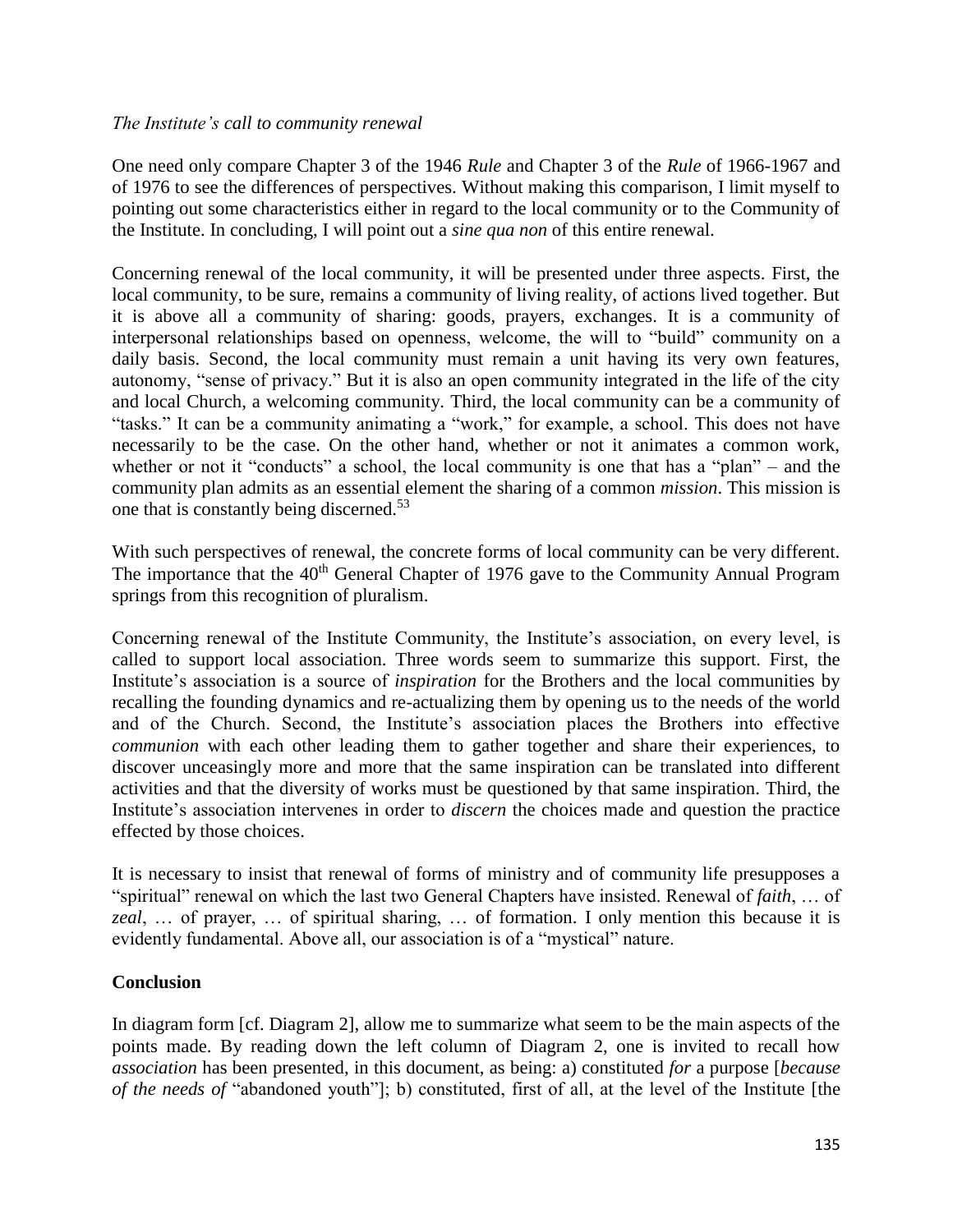*Society*]; c) concretized in local communities; and d) constituted, concretized, and lived by the commitment of persons called by God to be consecrated to Him. When reading across the columns horizontally from left to right, one is reminded how the theme of *association* has developed and evolves in the interplay of the vow formula of the Brothers (VF), the founding experience of De La Salle and his early companions (FE), present situations (PS), re-founding situations (RS), and situations today (ST); and this summary correlates well with the schema presented earlier in the document [cf. Diagram 1].

#### **Endnotes**

1. This text, which is more or less in outline form, was presented in Rome during the SIEL program (Session Internationale d'Études Lasalliennes) of 1988-1989. Brother John Guasconi, who was a participant in this program, was assisted in translating the text by Brother Leonard Marsh.

2. Brother Michel Sauvage (1923-2001) did his theological studies at the Pontifical University of Saint Thomas Aquinas (the Angelicum) in Rome and did his doctoral thesis in Lille (*Catéchèse et Laïcat*, 1963). He was a professor at the Lateran Pontifical University in Rome (Jesus Magister) and was a theologian for his brother, Bishop Jean Sauvage, at Vatican Council II. From 1966 to 1976, he was Assistant Superior General for Formation of the Brothers of the Christian Schools. He served, after the death of Brother Maurice-Auguste Hermans (1911- 1987), as the second director of the office of Lasallian Studies in the Generalate in Rome (1987- 1991).

3. Brother John Guasconi has a Bachelor of Arts from The Catholic University of America and a Master of Arts from Ecole Francaise of Middlebury College. Brother John is fluent in four languages and served as the Director General of the Motherhouse for the Brothers of the Christian Schools in Rome, Italy.

4. The conference being referenced as having been delivered by Brother Michel at the  $41<sup>st</sup>$ General Chapter was entitled "Lasallian Spirituality: Our Heritage" [subsequently published and now readily available in *Spirituality in the Time of John Baptist de La Salle*, edited by Robert Berger (Lasallian Publications, 1999), pages 263-293].

5. Canon Jean-Baptiste Blain (1675-1751) is the principal biographer of John Baptist de La Salle (1733).

6. Maurice-Auguste, *Cahiers Lasalliens* #2, pages 37-42.

7. Cf. *Cahiers Lasalliens* #2, pages 67-68.

8. The abbreviations used in this listing correlate with those to be found in Diagram 1 and Diagram 2 of this document.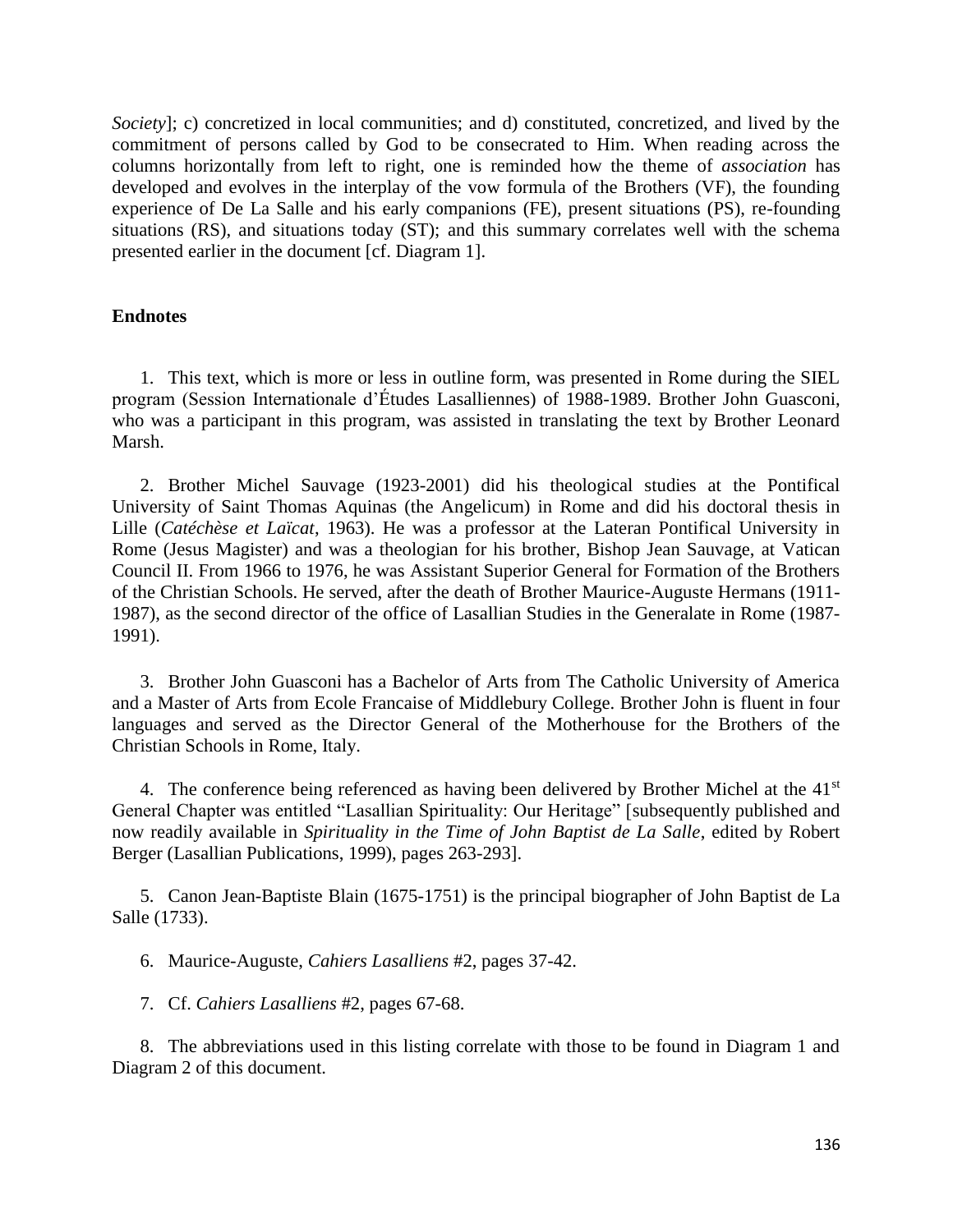9. *Cahiers Lasalliens* #3: *Livret des Voeux*, pages 12-19.

10. *Cahiers Lasalliens* #3, pages 19-23.

11. *Cahiers Lasalliens* #2, page 44.

12. *Cahiers Lasalliens* #2, pages 61-76.

13. "Which rather contradicts the vow formula," notes Brother Maurice-Auguste in *Cahiers Lasalliens* #2, page 70.

14. *Cahiers Lasalliens* 2, page 70.

15. *Letters*; *Meditations for Sundays, Feast Days, and Retreat*; *Collection*; and *Rules and Constitutions*.

16. I was not able to consult Brother Maurice-Auguste's *Vocabulaire Lasallien* (1984) on the word "Society."

17. Les écoles gratuites.

18. Cf. "Act of June 19, 1718," *Cahiers Lasalliens* #3, pages 21-22.

19. The Congregation of Saint Maur was a famous congregation of French Benedictines. Founded in 1621, the Maurists were known for their high level of scholarship.

20. *Cahiers Lasalliens* #2, page 51.

21. Cf. *Circular 406* (December 21, 1977), pages 126-127.

22. Page 39. Between the  $40^{th}$  General Chapter of 1976 and the  $41^{st}$  General Chapter of 1986, there were two proposed revisions of the *Rule* published Institute-wide for consideration and study. As the 41<sup>st</sup> General Chapter opened, there was consequently a draft proposed and in the hands of the Brother Capitulants for their study and approval.

23. Table of Contents.

24. *Cahiers Lasalliens* #11, pages 191-192.

25. *Cahiers Lasalliens* #11, pages 191-192.

26. Elementary level grammar schools.

27. Nevertheless, the Founder is conscious that it is better for teachers from southern France to teach the children of that part of the country; and the schools of cities noted for the maritime activities of their inhabitants, such as Calais and Boulogne, adapted their programs to the youth who attended them.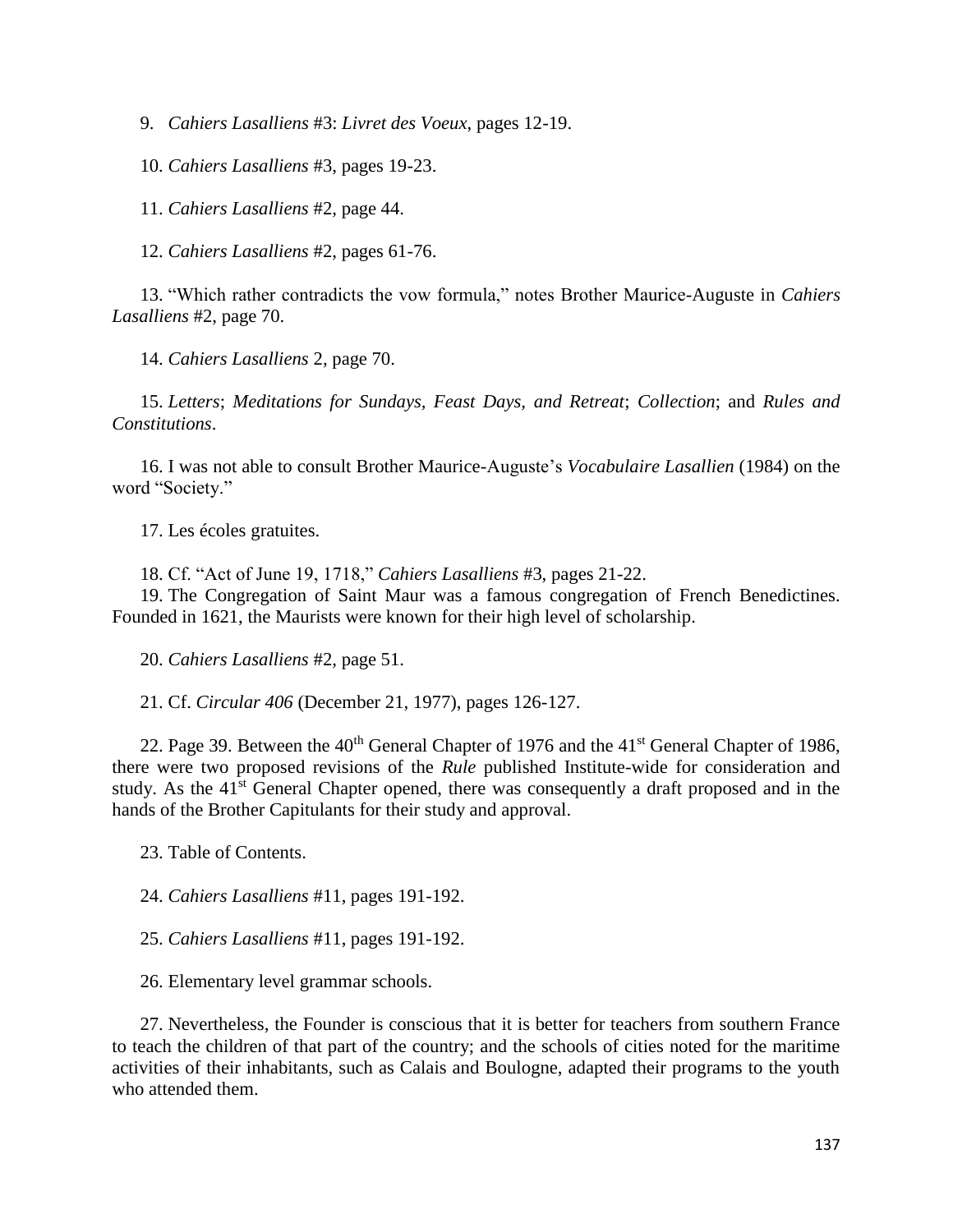28. At least, one per District.

29. Boarding schools, secondary schools.

30. Cf. To better understand this reference please see *The Christian Brothers in the United States, 1848-1948: A Century of Catholic Education* by Angelus Gabriel Cashin (New York, 1948), pages 478-484; and "The Latin Question: A Conflict in Catholic Higher Education between Jesuits and Christian Brothers in Late Nineteenth-Century America" by Ronald Eugene Isetti in *The Catholic Historical Review*, Vol. 76, No. 3 (July 1990), pages 526-548.

31. For only several students in a school.

32. Gifts from children or from their families.

33. *The Conduct of Schools.*

34. Cf. Reports of General Chapters and *Circular Letters of the Superior Generals*.

35. The Brother Visitor is the term used by the Brothers of the Christian Schools for the pastoral and administrative leader of a District. Many other religious congregations prefer to use the terms Provincial and Province. The Brother Visitor makes a "canonical visit" of each local community and ministry/school.

36. For example, the use of the "clapper."

37. One has only to think of the quality of so many school manuals produced as a result of "teachers' meetings." This term, as has been shown by more than one study of Brother Yves Poutet, corresponded to a reality.

38. As noted earlier, this conference was subsequently published and is now readily available as "Lasallian Spirituality: Our Heritage" in *Spirituality in the Time of John Baptist de La Salle*, edited by Robert Berger (Lasallian Publications, 1999), pages 263-293.

39. For example, the four point program at the time of the 1691 crisis.

40. *Rule of the Brothers of the Christian Schools* (1987), #25.

41. See quite a few pages back in the italicized section entitled "*An association which manifests itself 'by' conducting schools together*" point (a) of the sub-division entitled "§'To conduct together' schools aims at a pastoral objective."

42. See quite a few pages back in the italicized section entitled "*An association which manifests itself 'by' conducting schools together*" point (b) of the sub-division entitled "§'To conduct together' schools aims at a pastoral objective."